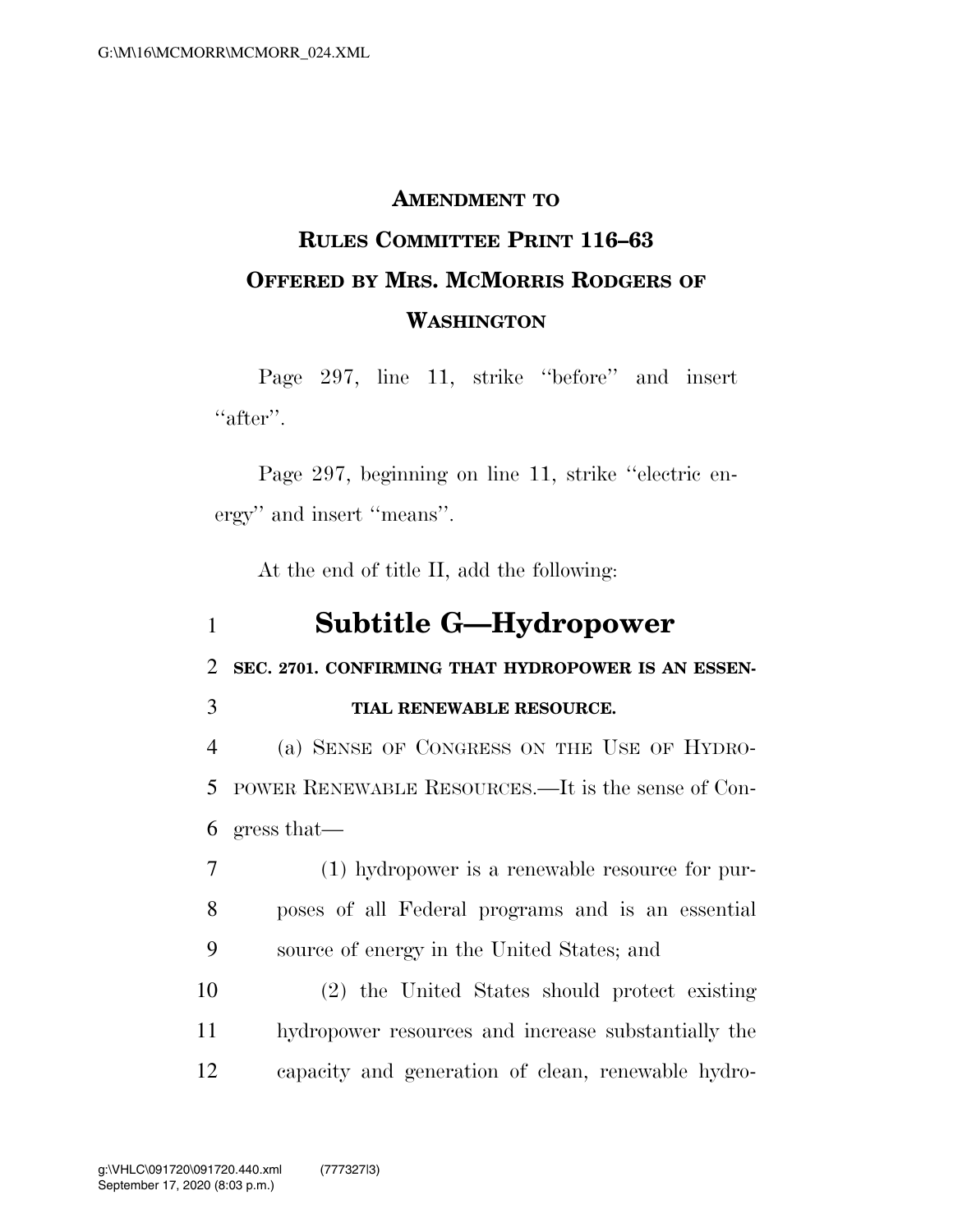| $\mathbf{1}$   | power resources to address a changing climate and    |
|----------------|------------------------------------------------------|
| $\overline{2}$ | improve environmental quality in the United States.  |
| 3              | (b) MODIFYING DEFINITIONS OF RENEWABLE EN-           |
| $\overline{4}$ | ERGY TO INCLUDE HYDROPOWER.-                         |
| 5              | (1) ENERGY POLICY ACT OF 2005.—Section 203           |
| 6              | of the Energy Policy Act of $2005$ (42 U.S.C. 15852) |
| 7              | is amended—                                          |
| 8              | $(A)$ in subsection $(a)$ , by amending para-        |
| 9              | graphs $(1)$ through $(3)$ to read as follows:       |
| 10             | $\lq(1)$ Not less than 20 percent in fiscal years    |
| 11             | 2021 through 2022.                                   |
| 12             | $\lq(2)$ Not less than 23 percent in fiscal years    |
| 13             | 2023 through 2024.                                   |
| 14             | $\lq(3)$ Not less than 25 percent in fiscal year     |
| 15             | 2025 and each fiscal year thereafter."; and          |
| 16             | (B) in subsection (b) $(2)$ —                        |
| 17             | (i) by striking "electric energy gen-                |
| 18             | erated" and inserting "energy produced";             |
| 19             | and                                                  |
| 20             | (ii) by striking "or new hydroelectric               |
| 21             | capacity achieved from<br>generation<br>in-          |
| 22             | creased efficiency or additions of new ca-           |
| 23             | pacity at an existing hydroelectric project"         |
| 24             | and inserting "or hydropower".                       |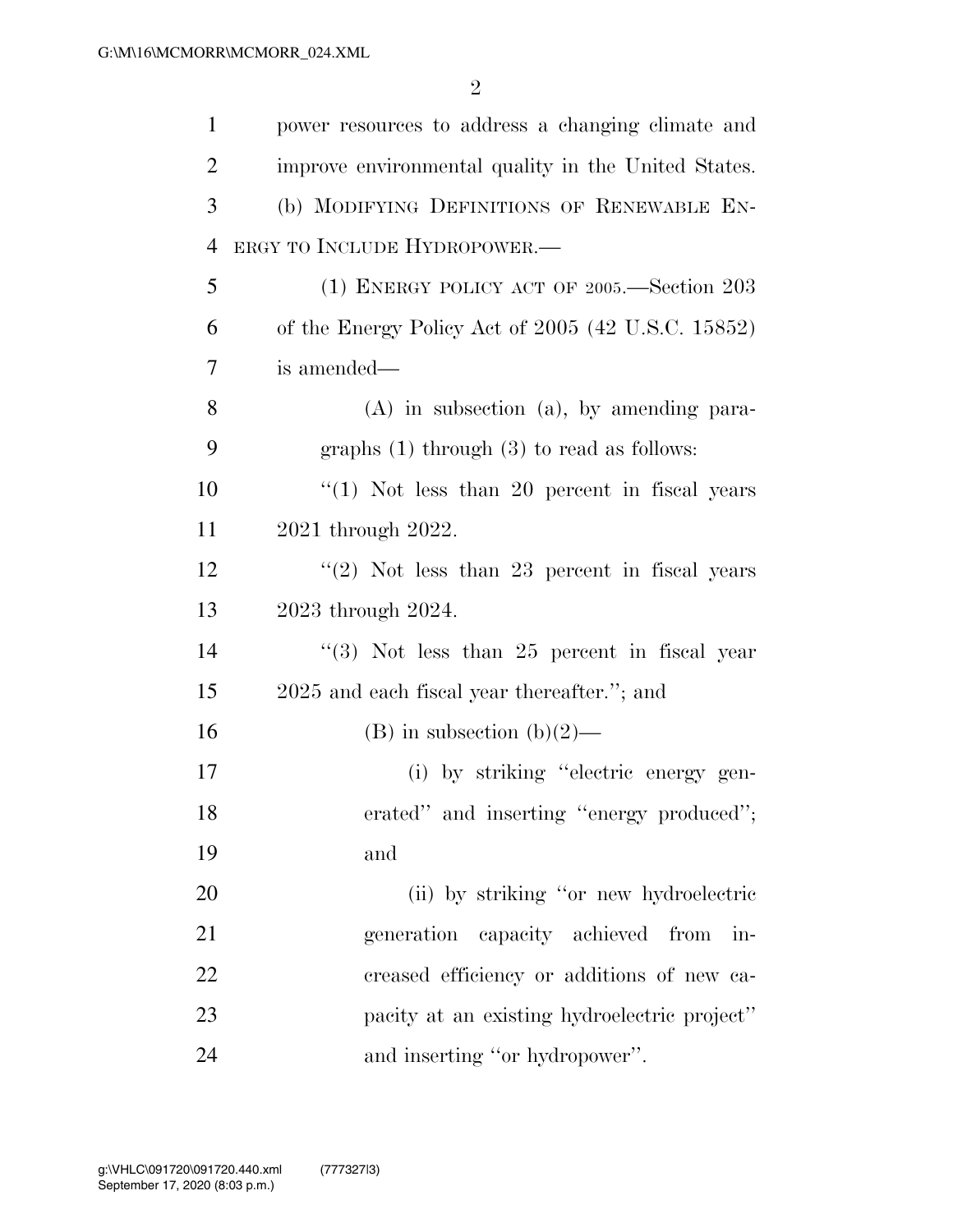(2) OTHER FEDERAL REGULATIONS, ORDERS, AND POLICIES.—Not later than 180 days after the date of enactment of this Act, each Federal depart- ment and agency shall submit to the Committee on Energy and Natural Resources of the Senate and the Committee on Energy and Commerce of the House of Representatives a report demonstrating that the department or agency has amended any ap- plicable regulation, order, or other policy of the de- partment or agency related to renewable energy to ensure treatment of hydropower by the Federal Gov- ernment consistent with the amendments made by paragraph (1).

 (c) LICENSES FOR CONSTRUCTION.—Section 4(e) of the Federal Power Act (16 U.S.C. 797(e)) is amended, in the first sentence, by inserting ''to mitigate the effects of the applicable project on such reservation, so as to pro-vide'' after ''deem necessary'' in the first proviso.

 (d) OPERATION OF NAVIGATION FACILITIES.—Sec- tion 18 of the Federal Power Act (16 U.S.C. 811) is amended by adding before the period at the end of the first sentence ''to mitigate effects of the applicable project''.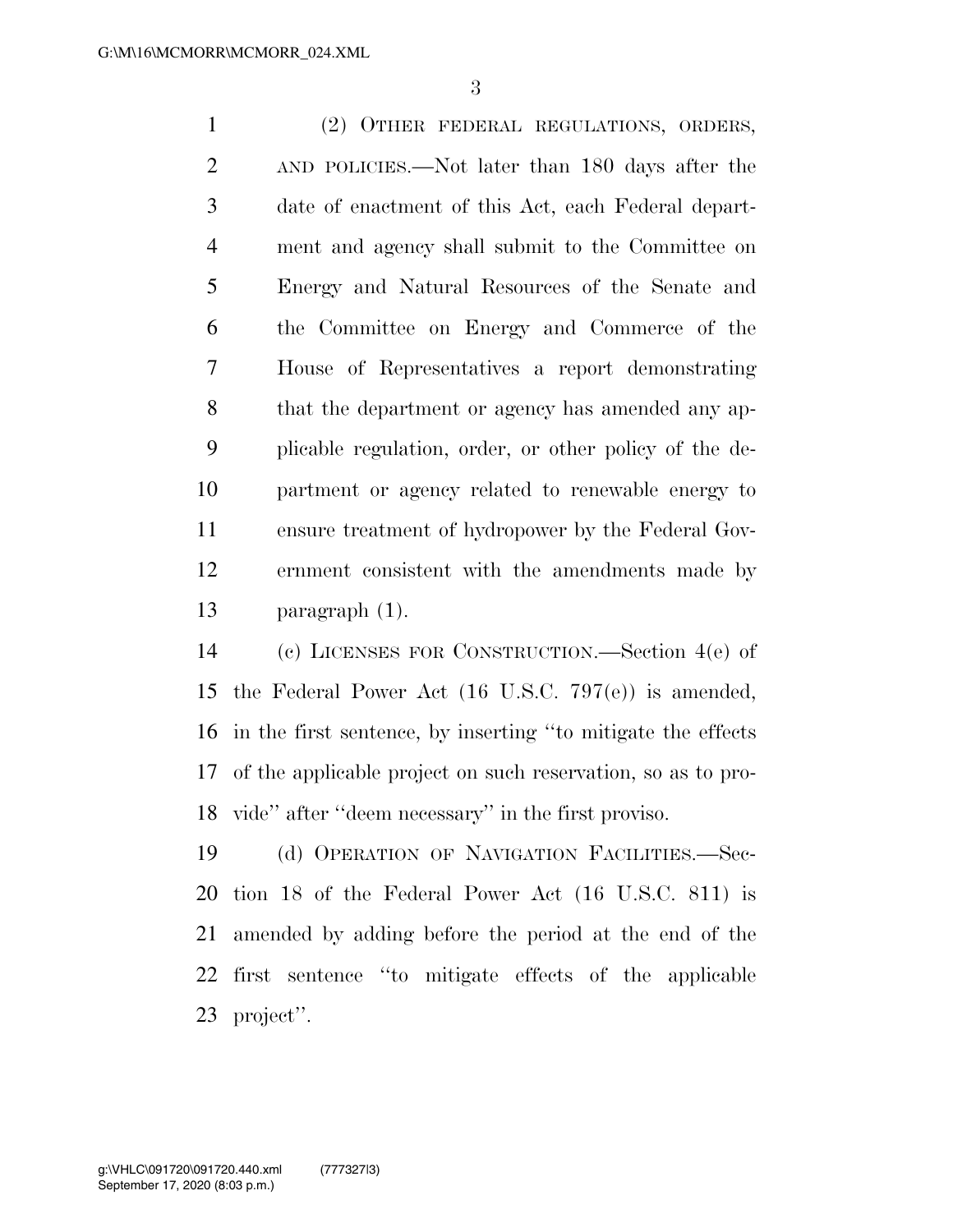### **SEC. 2702. PROTECTING AND PROMOTING SMALL AND NEXT-GENERATION HYDROPOWER PROJECTS.**

 (a) EXEMPTIONS FROM LICENSING REQUIREMENTS FOR CERTAIN SMALL HYDROELECTRIC POWER PROJECTS.—Section 405 of the Public Utility Regulatory Policies Act of 1978 (16 U.S.C. 2705) is amended by striking subsection (d) and inserting the following:

9 "(d) EXEMPTIONS FROM LICENSING IN CERTAIN CASES.—

 $\frac{1}{2}$  (1) In GENERAL.—Subject to paragraphs (2) and (3), the Commission may in its discretion (by rule or order), upon application and on a case-by- case basis or on the basis of classes or categories of projects, grant an exemption in whole or in part from the requirements (including the licensing re- quirements) of part I of the Federal Power Act to any small hydroelectric power project—

19 "(A) having a proposed installed capacity of 10,000 kilowatts or less; or

21 ''(B) for which a license was issued under part I of the Federal Power Act and the li- censee applies for an exemption under this sub-section, if—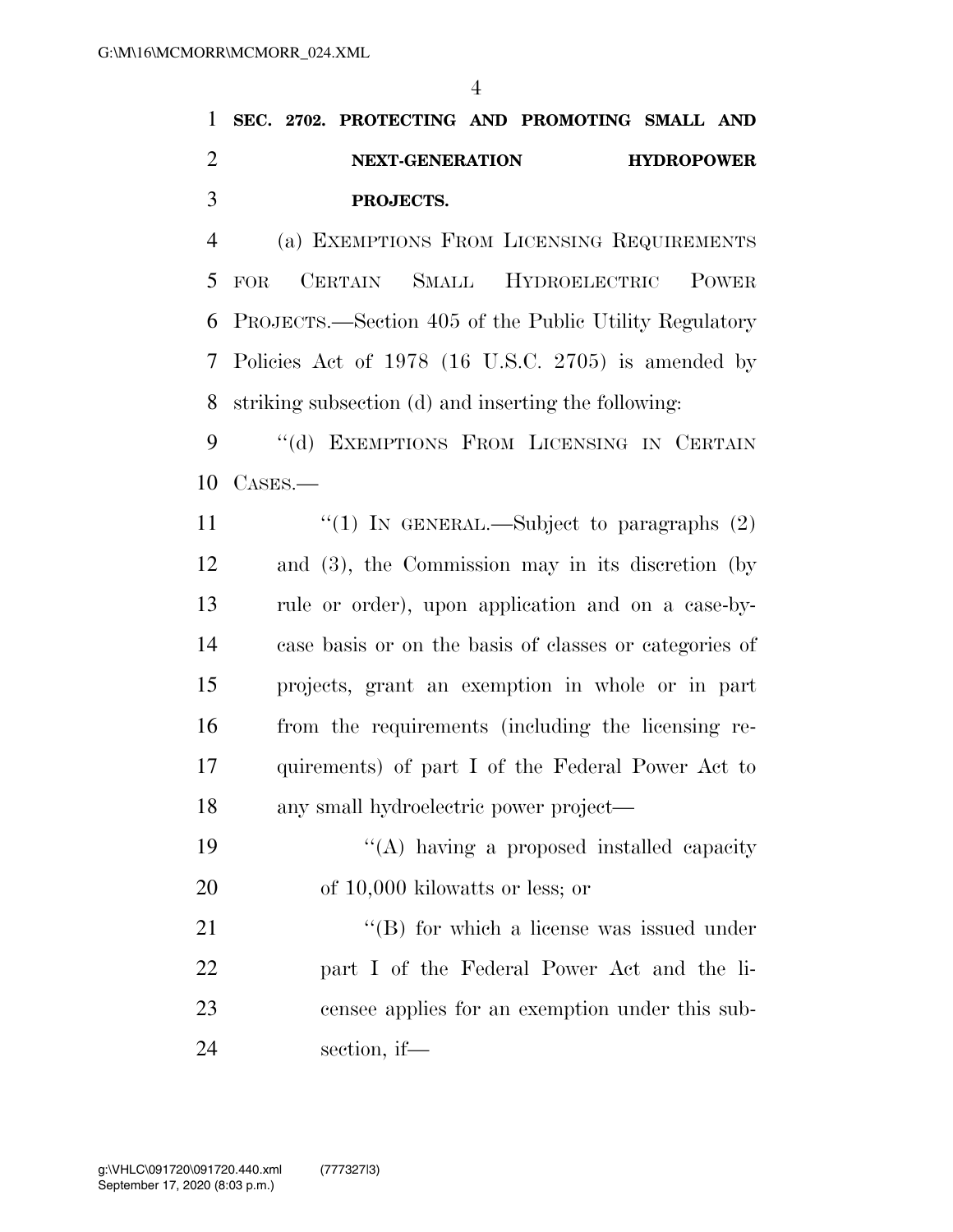1  $\frac{1}{1}$  the license was issued after the date of enactment of the Electric Con-sumers Protection Act of 1986;

4 "(ii) the Commission determines, based on information available to the Com- mission, that continued operation of the project is not likely to jeopardize the con- tinued existence of any species listed as a threatened species or an endangered spe- cies under the Endangered Species Act of 1973;

12 ''(iii) the Commission determines, based on information available to the Com- mission, that continued operation of the project is not likely to result in the de- struction or adverse modification of an area designated as critical habitat for any species listed as a threatened species or an endangered species under the Endangered Species Act of 1973; and

21 ''(iv) the project has an installed ca-22 pacity of 15 megawatts or less.

23 "(2) REQUIREMENTS.—An exemption granted under paragraph (1) shall be subject to the same limitations (to ensure protection for fish and wildlife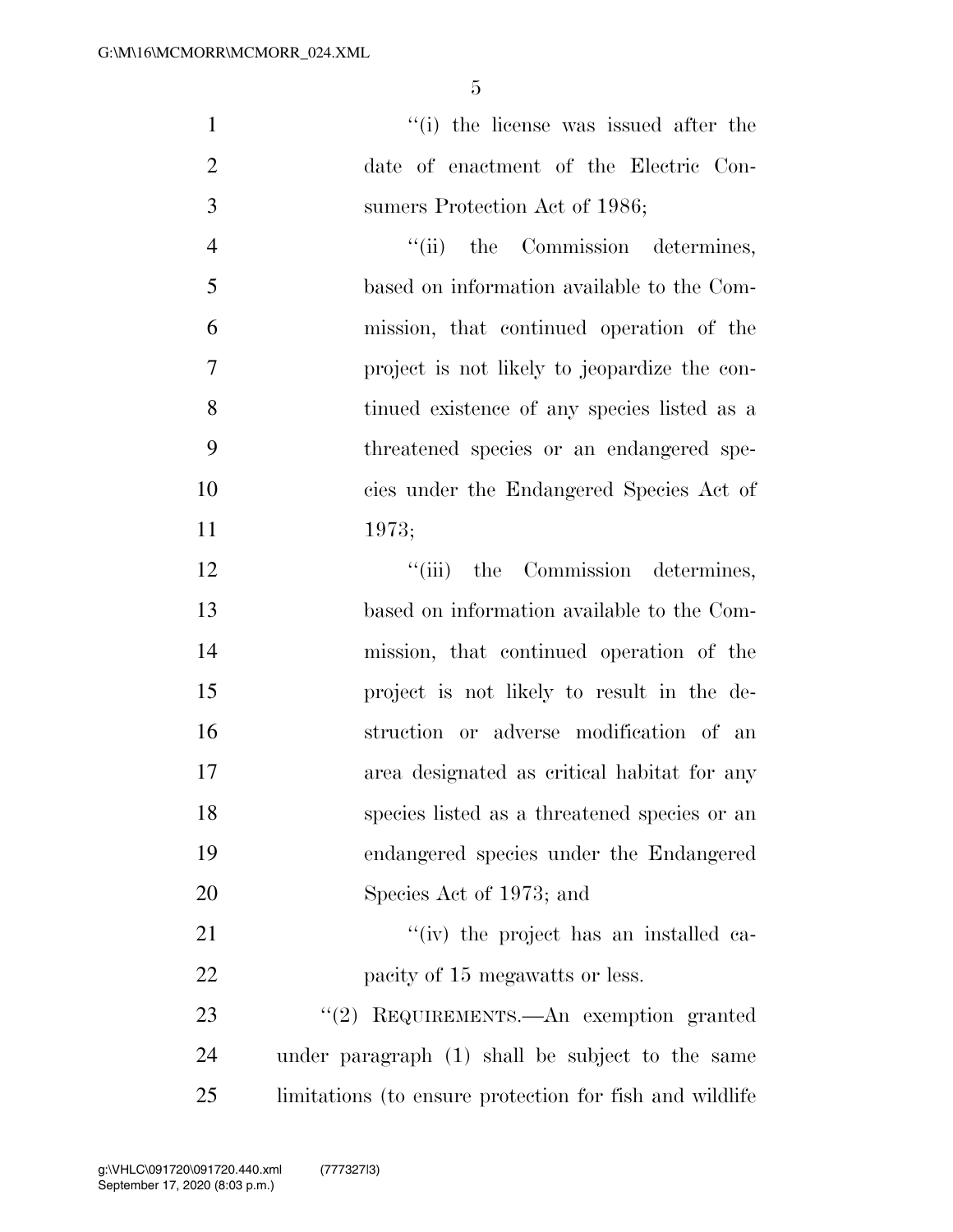| $\mathbf{1}$   | as well as other environmental concerns) as those          |
|----------------|------------------------------------------------------------|
| 2              | which are set forth in subsections $(c)$ and $(d)$ of sec- |
| 3              | tion 30 of the Federal Power Act with respect to de-       |
| $\overline{4}$ | terminations made and exemptions granted under             |
| 5              | subsection (b) of such section 30 and subsections $(c)$    |
| 6              | and (d) of such section 30 shall apply with respect        |
| 7              | to actions taken and exemptions granted under this         |
| 8              | subsection.                                                |
| 9              | $``(3)$ EFFECTS.-                                          |
| 10             | "(A) IN GENERAL.—Except as provided in                     |
| 11             | subparagraph (B), the granting of an exemp-                |
| 12             | tion to a project under this subsection shall in           |
| 13             | no case have the effect of waiving or limiting             |
| 14             | the application (to such project) of the second            |
| 15             | sentence of subsection (b) of this section.                |
| 16             | "(B) ENVIRONMENTAL REVIEW.—An ex-                          |
| 17             | emption granted under paragraph $(1)(B)$ shall             |
| 18             | be categorically exempt from review under the              |
| 19             | National Environmental Policy Act of 1969.                 |
| 20             | "(4) EXEMPTION PROCESS.—The Commission                     |
| 21             | shall make a determination with respect to any ap-         |
| 22             | plication for an exemption under paragraph $(1)(B)$        |
| 23             | not later than 90 days after submission of such ap-        |
| 24             | plication, which period shall include notice and op-       |
| 25             | portunity for public comment. Any exemption grant-         |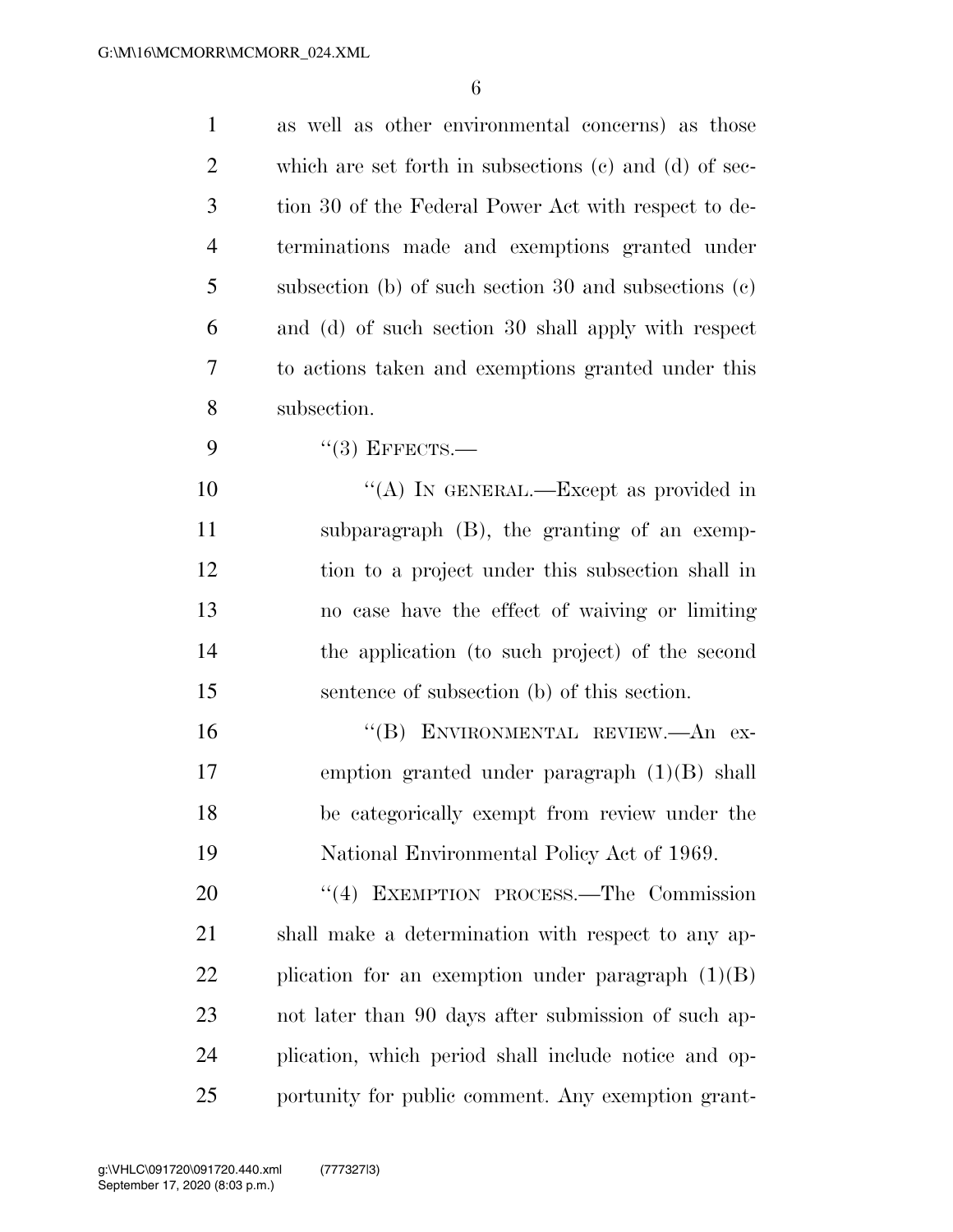ed under paragraph (1)(B) shall become effective upon the expiration of the applicable existing li-cense.''.

 (b) EXPEDITED LICENSING OF NEXT-GENERATION HYDROPOWER.—Part I of the Federal Power Act (16 U.S.C. 792 et seq.) is amended by adding at the end the following:

### **''SEC. 37. EXPEDITED LICENSING OF NEXT-GENERATION HYDROPOWER PROJECTS.**

 ''(a) IN GENERAL.—The Commission shall issue li- censes for all next-generation hydropower projects in ac-cordance with this section.

''(b) DEFINITIONS.—In this section:

14 "(1) EMERGING HYDROPOWER TECHNOLOGY PROJECT.—The term 'emerging hydropower tech- nology project' means a project that the Commission determines—

18 "(A) will produce electricity from a gener- ator driven by a turbine that converts the po-tential energy of falling or flowing water;

 $\langle (B)$  will utilize turbine or generating tech- nology, an energy storage method, or a measure to protect, mitigate, or enhance environmental resources, that is not in widespread, utility-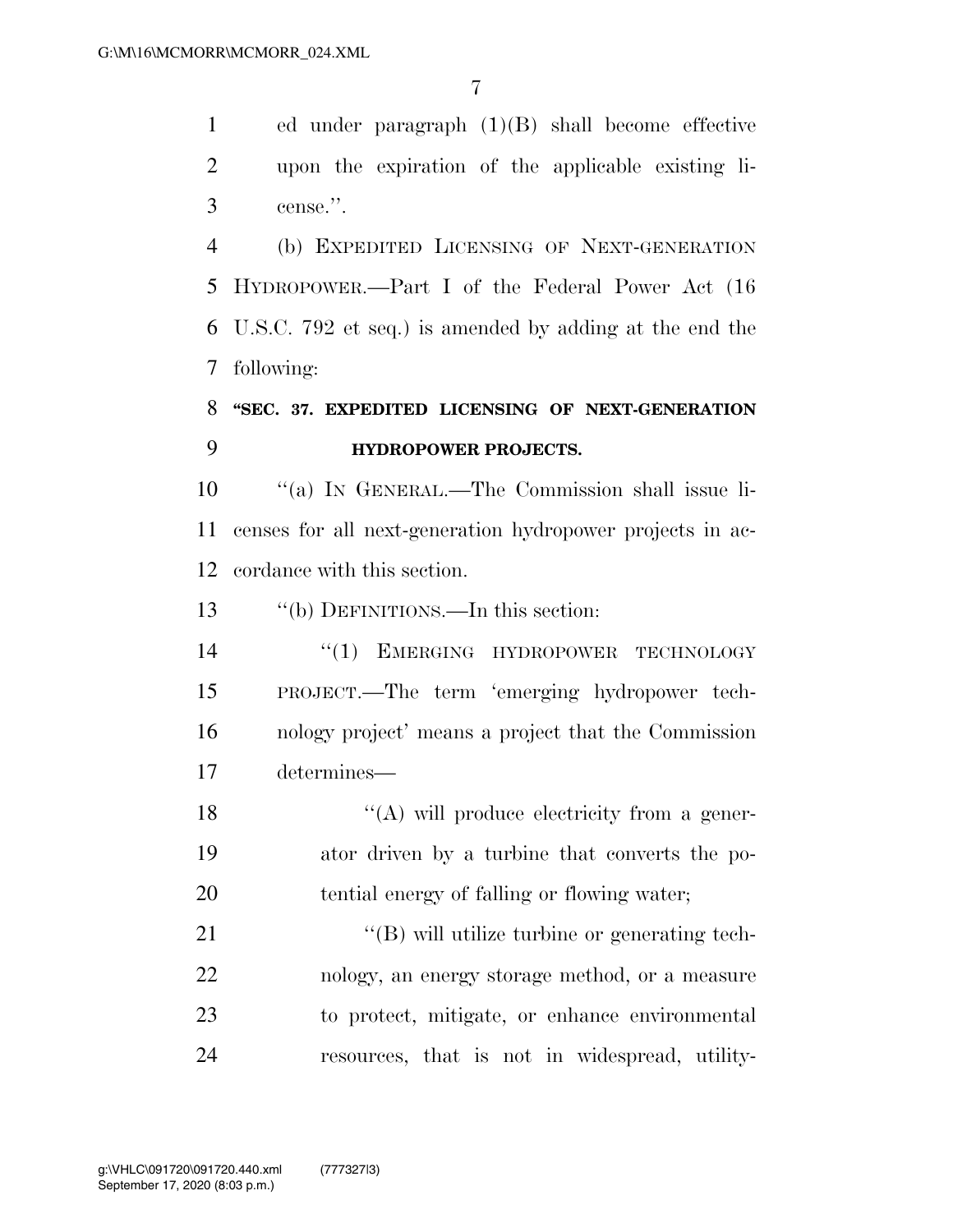| $\mathbf{1}$   | scale use in the United States as of the date of  |
|----------------|---------------------------------------------------|
| $\overline{2}$ | enactment of this section;                        |
| 3              | $\lq\lq$ (C) will not be, based on information    |
| $\overline{4}$ | available to the Commission, likely to jeopardize |
| 5              | the continued existence of any species listed as  |
| 6              | a threatened species or an endangered species     |
| $\overline{7}$ | under the Endangered Species Act of 1973; and     |
| 8              | "(D) will not be, based on information            |
| 9              | available to the Commission, likely to result in  |
| 10             | the destruction or adverse modification of an     |
| 11             | area designated as critical habitat for any spe-  |
| 12             | cies listed as a threatened species or an endan-  |
| 13             | gered species under the Endangered Species        |
| 14             | Act of 1973.                                      |
| 15             | $f'(2)$ NEXT-GENERATION<br><b>HYDROPOWER</b>      |
| 16             | PROJECT.—The term 'next-generation hydropower     |
| 17             | project' means a project that—                    |
| 18             | $\lq\lq$ is required to be licensed under this    |
| 19             | Act;                                              |
| 20             | "(B) is not—                                      |
| 21             | "(i) a qualifying conduit hydropower              |
| 22             | facility under section 30; or                     |
| 23             | "(ii) exempted from licensing under—              |
| 24             | $\lq (I)$ section 30; or                          |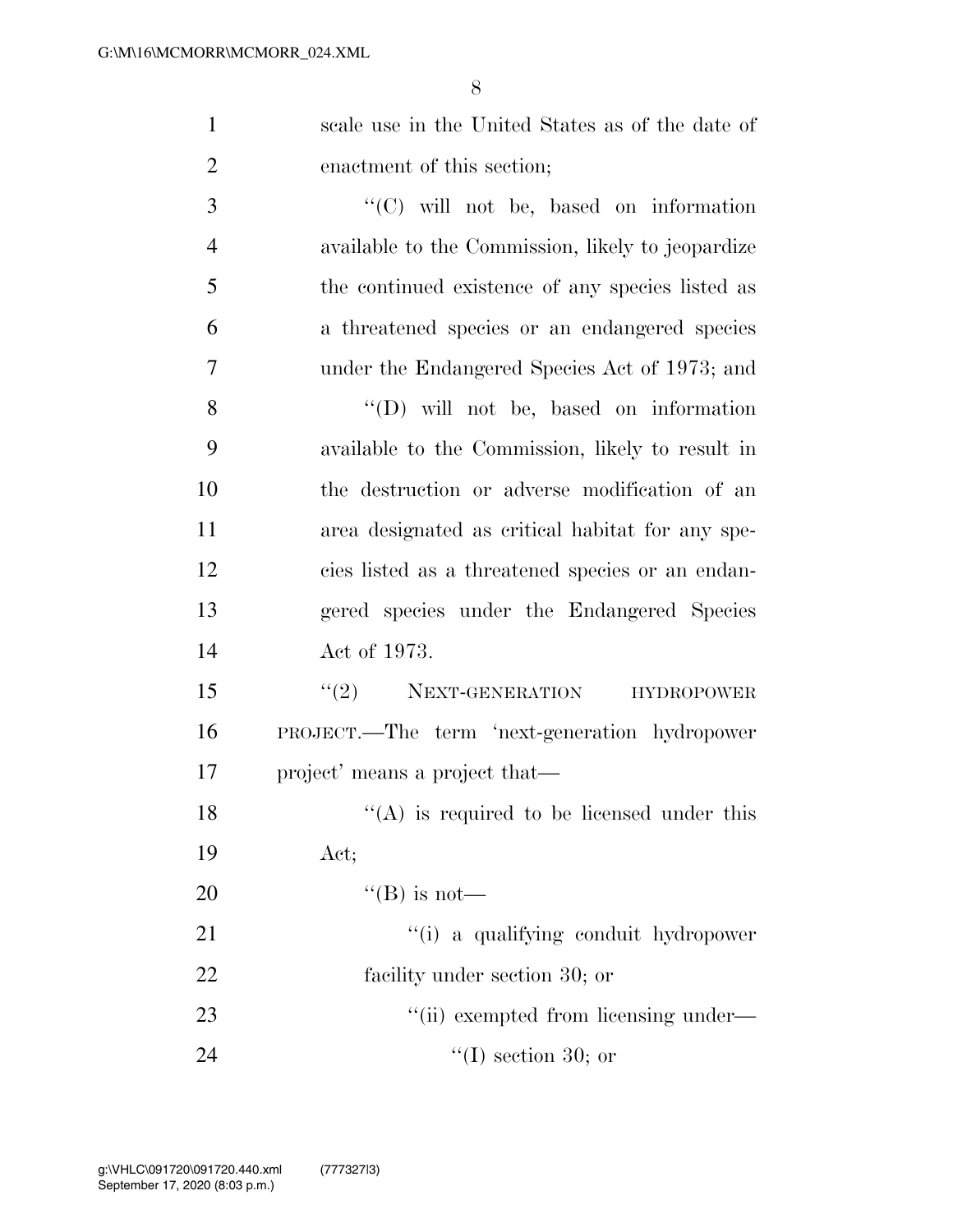| $\mathbf{1}$   | $\lq$ (II) section 405 of the Public             |
|----------------|--------------------------------------------------|
| $\overline{2}$ | Utility Regulatory Policies Act of               |
| 3              | $1978$ ; and                                     |
| $\overline{4}$ | $\lq\lq$ (C) is —                                |
| 5              | "(i) an emerging hydropower tech-                |
| 6              | nology project;                                  |
| $\tau$         | "(ii) a qualifying facility, as defined in       |
| 8              | section $34$ ;                                   |
| 9              | "(iii) a closed-loop pumped storage              |
| 10             | project under section 35;                        |
| 11             | "(iv) a marine or hydrokinetic project,          |
| 12             | including a project that utilizes a wave         |
| 13             | technology, tidal technology, or in-river        |
| 14             | technology; or                                   |
| 15             | $f'(v)$ a hydropower facility within an          |
| 16             | irrigation, water supply, industrial, agricul-   |
| 17             | tural, or other open or closed water con-        |
| 18             | duit system.                                     |
| 19             | "(c) EXPEDITED LICENSING PROCESS.—               |
| 20             | $``(1)$ NOTIFICATION OF INTENT.—                 |
| 21             | "(A) FILING OF NOTIFICATION. An appli-           |
| 22             | cant for any next-generation hydropower project  |
| 23             | shall commence the licensing process by filing a |
| 24             | notification of intent with the Commission.      |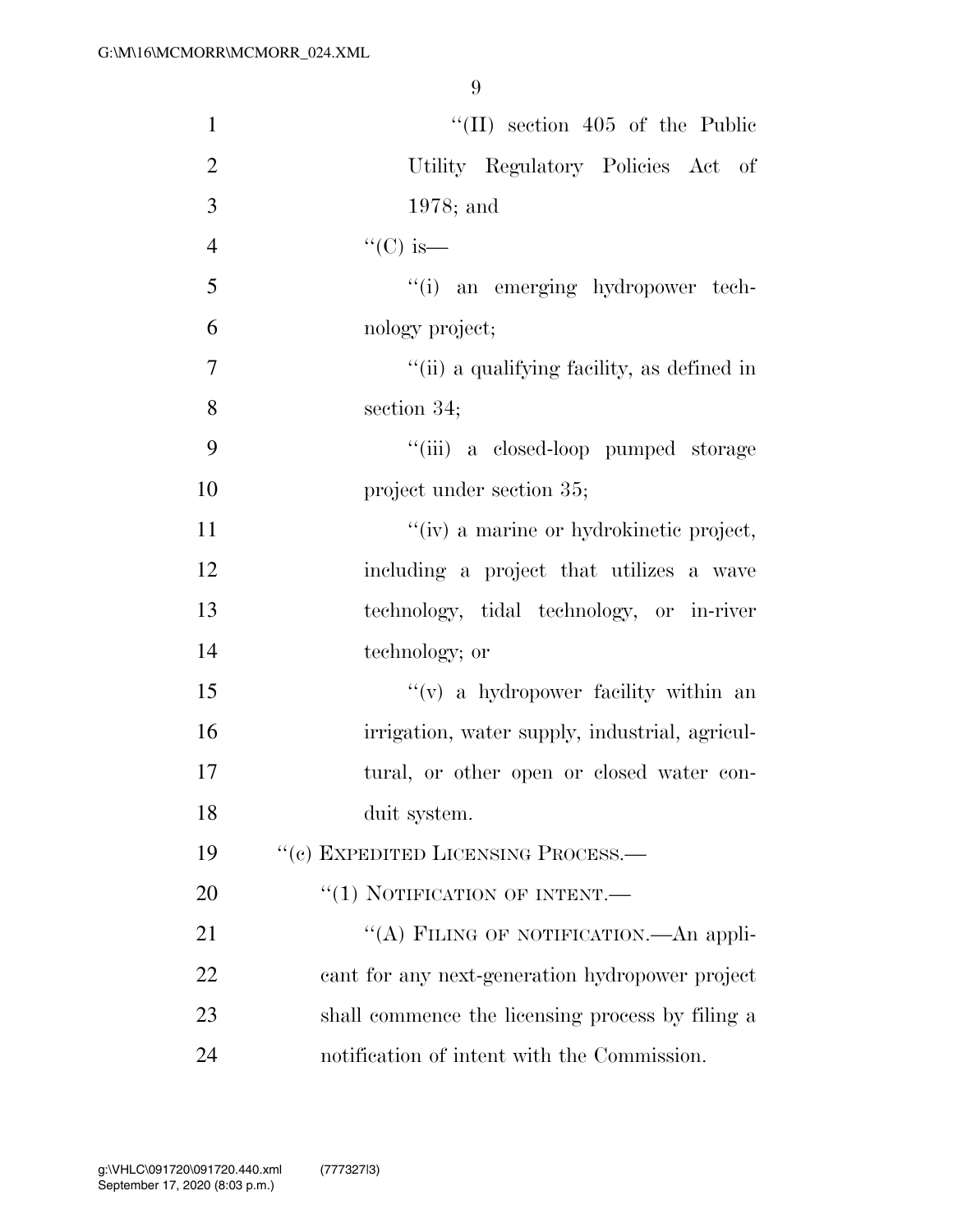| $\mathbf{1}$   | "(B) DEADLINE FOR FILING.—Notwith-                    |
|----------------|-------------------------------------------------------|
| $\overline{2}$ | standing section $15(b)(1)$ , an applicant for a      |
| 3              | next-generation hydropower project shall file a       |
| $\overline{4}$ | notification of intent at least 3 years before the    |
| 5              | expiration of the existing license, if applicable.    |
| 6              | $``(2)$ FILING OF APPLICATION.—                       |
| 7              | "(A) GENERAL DEADLINE.—An applicant                   |
| 8              | for a next-generation hydropower project shall        |
| 9              | submit to the Commission an application not           |
| 10             | later than 2 years after filing the notification of   |
| 11             | intent under paragraph (1).                           |
| 12             | "(B) EXISTING LICENCEE DEADLINE.-                     |
| 13             | Notwithstanding section $15(c)(1)$ , an applica-      |
| 14             | tion for any next-generation hydropower project       |
| 15             | shall be filed with the Commission at least 12        |
| 16             | months before the expiration of the term of the       |
| 17             | existing license, if applicable.                      |
| 18             | "(3) DEADLINE FOR ISSUANCE.—The Commis-               |
| 19             | sion shall take final action on a license for a next- |
| 20             | generation hydropower project under this section not  |
| 21             | later than 3 years after the applicant notifies the   |
| 22             | Commission of its intent to file an application for a |
| 23             | license, as provided under paragraph (1).             |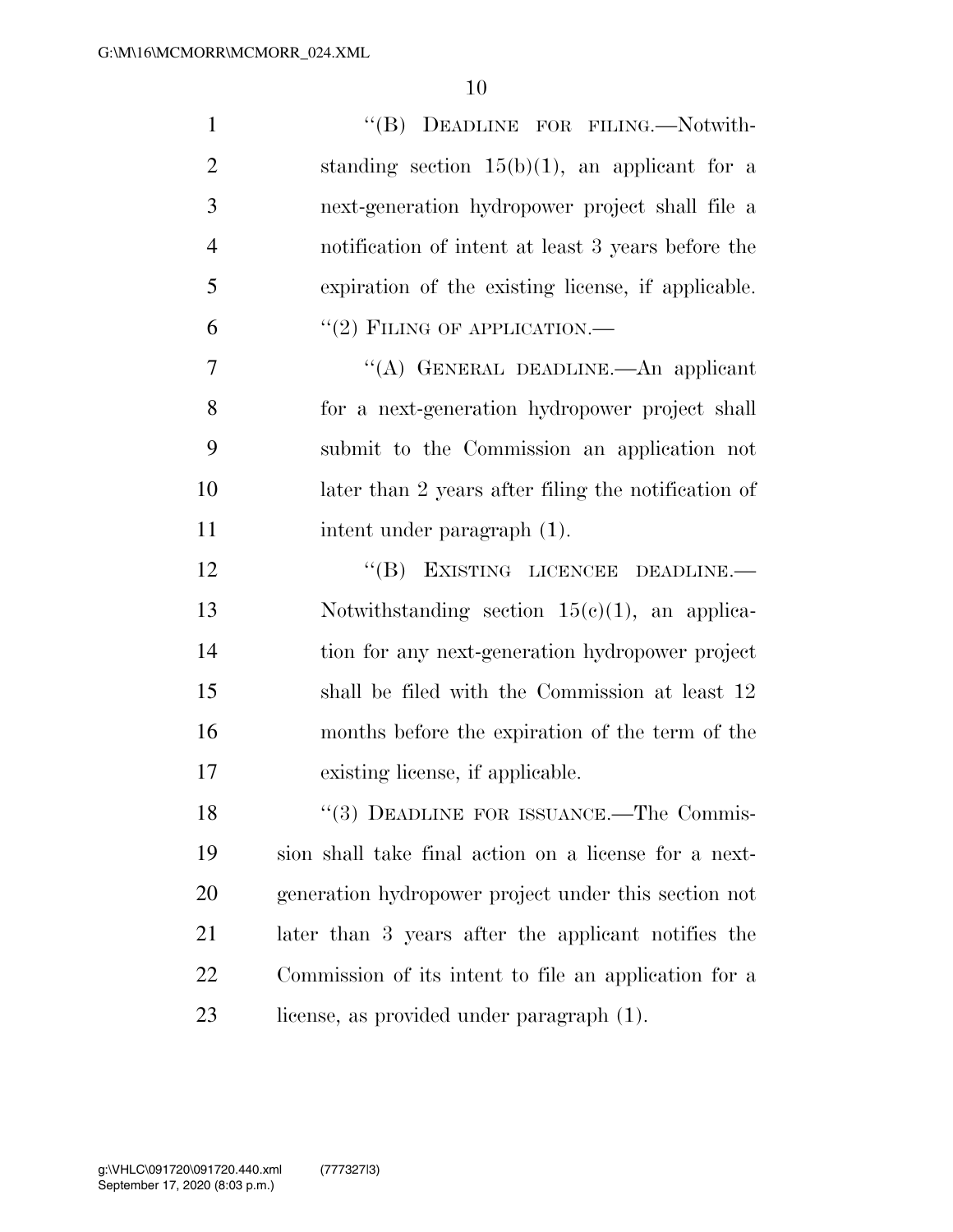''(d) REQUIREMENTS.—In issuing a license under this section the Commission and all resource agencies with regulatory responsibilities in the licensing process shall— ''(1) maximize reliance on existing studies and information and require any person or agency re- questing a new study or information to demonstrate that collection of any new data or preparation of any new study will not jeopardize the Commission's abil- ity to meet the licensing deadline under subsection  $10 \quad (e)(3);$ 

 $\frac{1}{2}$  consider whether obligations under the Na- tional Environmental Protection Act of 1969 may be met through preparation of an environmental assess- ment or supplementing a previously prepared envi- ronmental assessment or environmental impact statement;

 ''(3) eliminate any nonessential meetings, re- ports, and paperwork, including interim study re- ports and a draft license application or similar docu- ment, without compromising effective consultation with, and participation of, Federal and State re-source agencies, Indian tribe, and the public; and

23 ''(4) consider existing project works and other infrastructure to be included in the environmental baseline.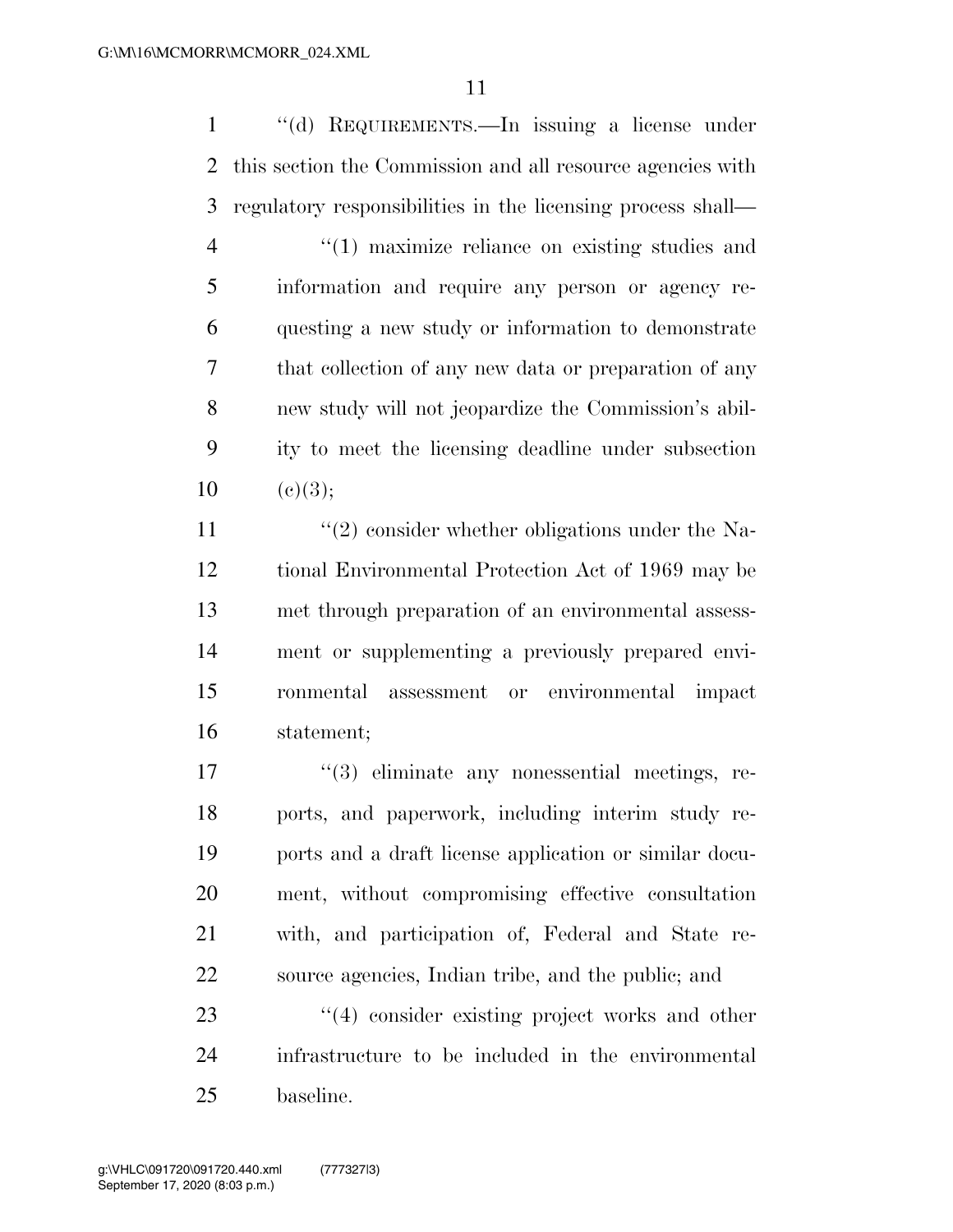''(e) RULE.—Not later than 90 days after the date of enactment of this section, and after consultation with the task force described in subsection (f), which 90 days shall include public notice and opportunity for comment, the Commission shall issue a rule implementing this sec- tion. Such rule shall include a process, not to exceed 60 days, for the Commission to determine on a case-by-case basis whether a proposed or existing project qualifies as a next-generation hydropower project prior to the initi-ation of the licensing or relicensing process.

11 ""(f) TASK FORCE.—The Commission shall convene a task force, with appropriate Federal and State agencies, Indian tribes, and licensees under this part represented, to coordinate the regulatory processes associated with the authorizations required to license next-generation hydro-power projects pursuant to this section.

 ''(g) CHOICE OF PROCESS.—An applicant for a licence for a project described in clause (ii) or (iii) of sub-19 section  $(b)(2)(C)$  may elect to apply under this section or under section 34 or 35, as applicable.''.

 **SEC. 2703. IDENTIFYING AND REMOVING MARKET BAR-RIERS TO HYDROPOWER.** 

23 (a) REPORT ON HYDROPOWER BARRIERS.—

24 (1) IN GENERAL.—Not later than 270 days after the date of enactment of this Act, the Federal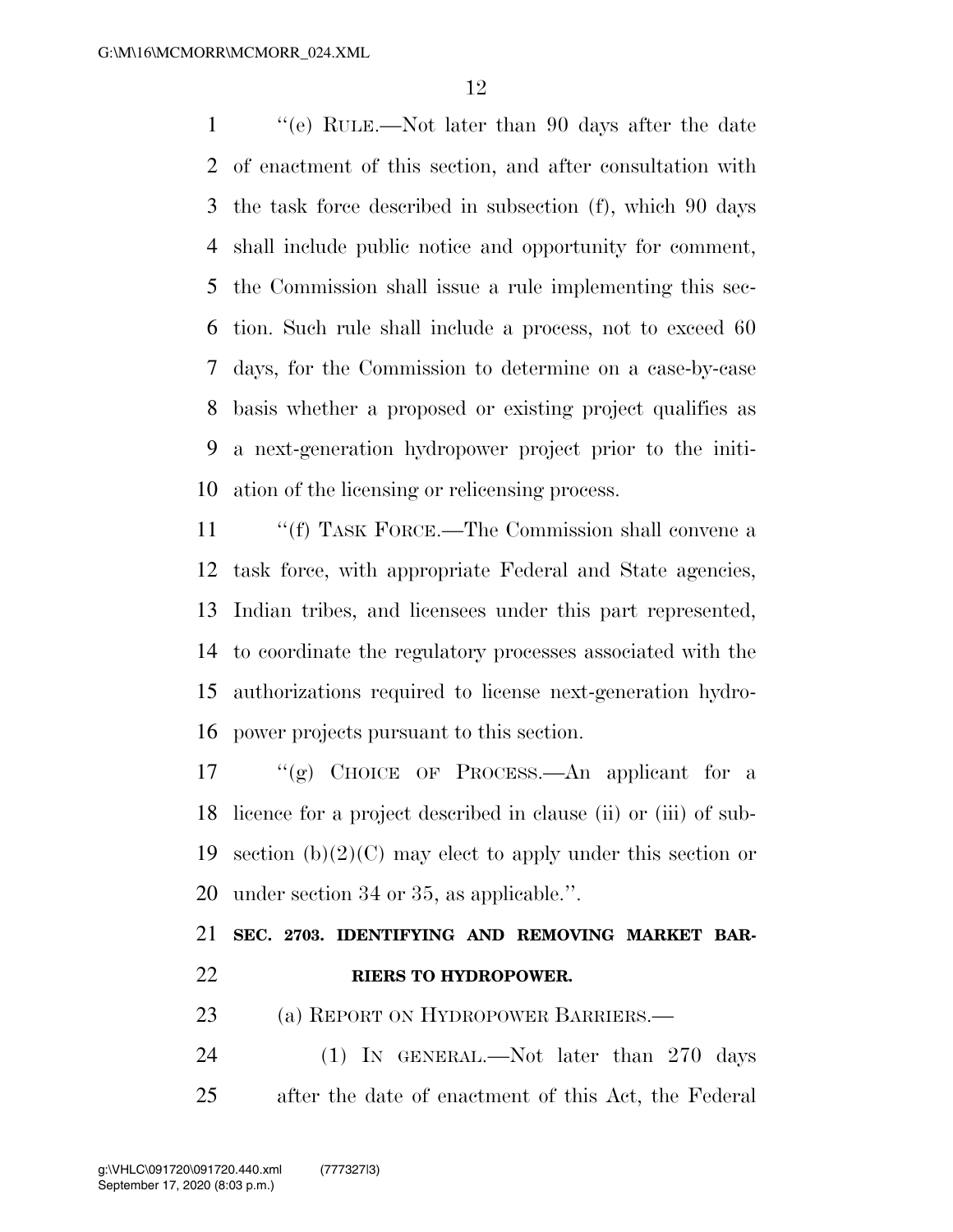| $\mathbf{1}$   | Energy Regulatory Commission, in consultation with |
|----------------|----------------------------------------------------|
| $\overline{2}$ | the Secretary of Energy, shall submit to the Com-  |
| 3              | mittee on Energy and Natural Resources of the Sen- |
| $\overline{4}$ | ate and the Committee on Energy and Commerce of    |
| 5              | the House of Representatives a report—             |
| 6              | (A) describing any barriers to the develop-        |
| 7              | ment and proper compensation of conventional,      |
| 8              | storage, conduit, and emerging hydropower          |
| 9              | technologies caused by—                            |
| 10             | (i) rules of Transmission Organiza-                |
| 11             | tions (as defined in section 3 of the Fed-         |
| 12             | eral Power Act $(16 \text{ U.S.C. } 796)$ ;        |
| 13             | (ii) regulations or policies—                      |
| 14             | (I) of the Commission; or                          |
| 15             | (II) under the Federal Power Act                   |
| 16             | $(16 \text{ U.S.C. } 791a \text{ et seq.});$ or    |
| 17             | (iii) other Federal and State laws and             |
| 18             | policies unique to hydropower development,         |
| 19             | operation, and regulation, as compared to          |
| 20             | other sources of electricity;                      |
| 21             | (B) containing recommendations of the              |
| 22             | Commission for reducing barriers described in      |
| 23             | subparagraph (A) across regulatory and market      |
| 24             | sectors;                                           |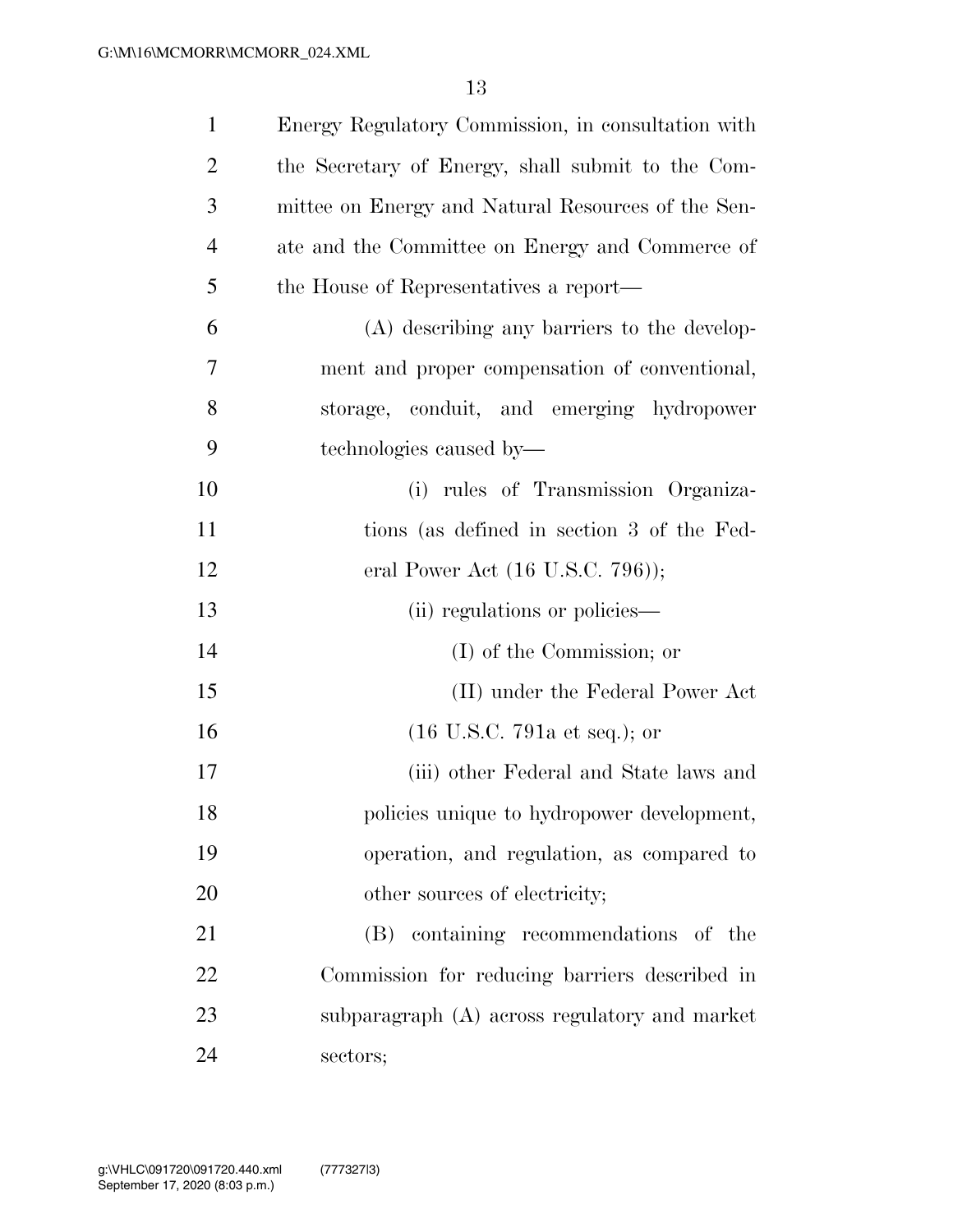| $\mathbf{1}$   | (C) identifying and determining any regu-       |
|----------------|-------------------------------------------------|
| $\overline{2}$ | latory, market, procurement, or cost recovery   |
| 3              | mechanisms that would—                          |
| $\overline{4}$ | (i) encourage development of conven-            |
| 5              | tional, storage, conduit, and emerging hy-      |
| 6              | dropower technologies; and                      |
| 7              | (ii) properly compensate conventional,          |
| 8              | storage, conduit, and emerging hydropower       |
| 9              | technologies for the full range of services     |
| 10             | provided to the electric grid, including—       |
| 11             | (I) balancing electricity supply                |
| 12             | and demand;                                     |
| 13             | (II) ensuring grid reliability;                 |
| 14             | (III) providing ancillary services;             |
| 15             | $(IV)$ contributing to<br>the                   |
| 16             | decarbonization of the electric grid;           |
| 17             | and                                             |
| 18             | integrating<br>intermittent                     |
| 19             | power sources into the grid in a cost-          |
| 20             | effective manner; and                           |
| 21             | (D) identifying ownership and development       |
| 22             | models that could reduce barriers to the devel- |
| 23             | opment of conventional, storage, conduit, and   |
| 24             | emerging hydropower technologies, including-    |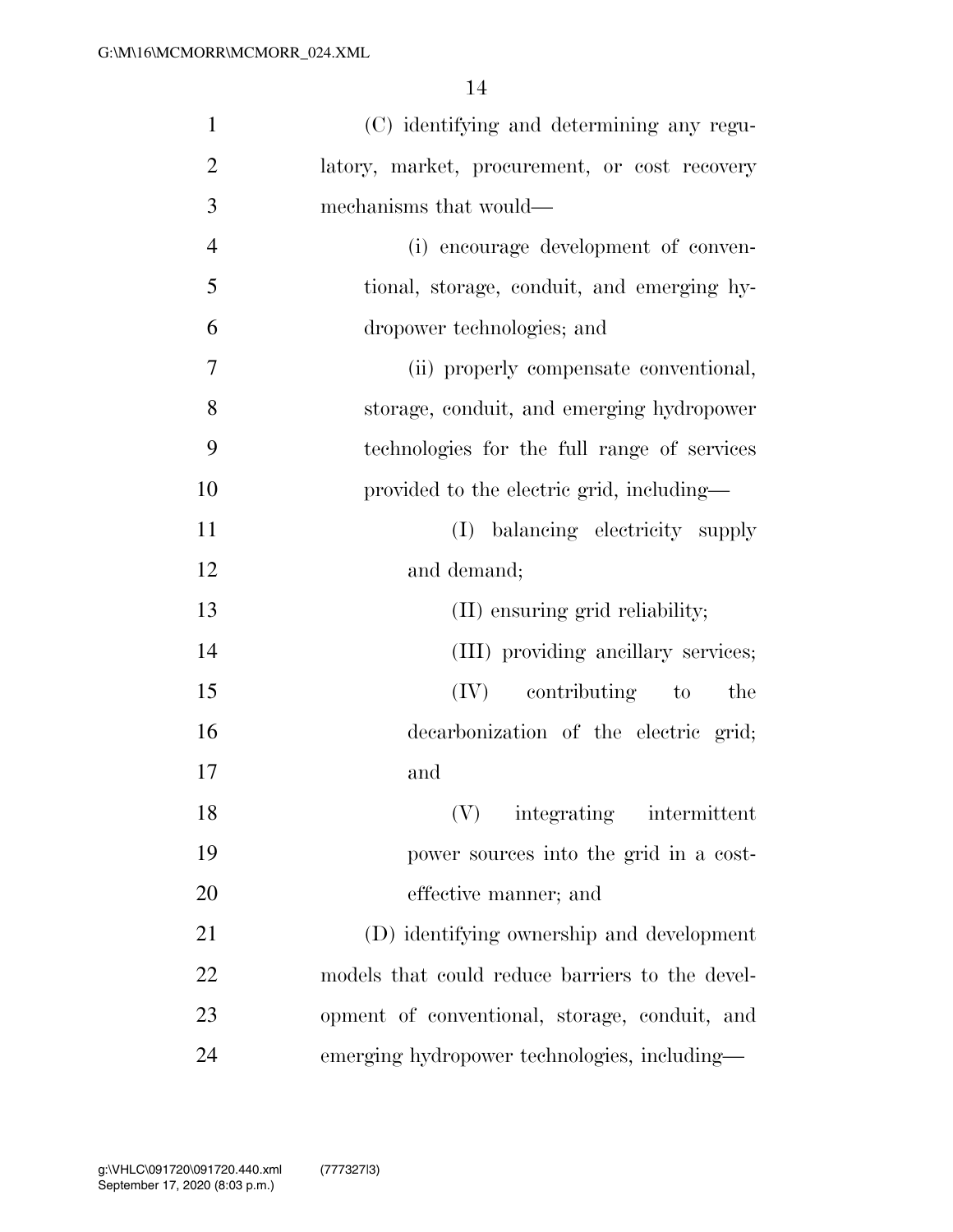| $\mathbf{1}$   | (i) opportunities for risk-sharing                      |
|----------------|---------------------------------------------------------|
| $\overline{2}$ | mechanisms and partnerships, including                  |
| 3              | co-ownership models; and                                |
| $\overline{4}$ | (ii) opportunities to foster lease-sale                 |
| 5              | and lease-back arrangements with publicly               |
| 6              | owned electric utilities.                               |
| 7              | (2) COMMISSION PROCEEDINGS.—The Commis-                 |
| 8              | sion shall base the report under paragraph (1) on       |
| 9              | the findings of the Commission in—                      |
| 10             | $(A)$ Docket No. $AD16-20$ ;                            |
| 11             | $(B)$ Docket No. RM16-23; and                           |
| 12             | (C) any other relevant proceedings.                     |
| 13             | (3)<br>TECHNICAL CONFERENCE AND<br><b>PUBLIC</b>        |
| 14             | COMMENT.—In preparing the report under para-            |
| 15             | graph (1), the Commission shall solicit public input,   |
| 16             | including by convening a technical conference and       |
| 17             | providing an opportunity for public submission of       |
| 18             | written comments on a draft report.                     |
| 19             | (b) DEFINITIONS.—In this section:                       |
| 20             | (1) ANCILLARY SERVICES.-The term "ancil-                |
| 21             | lary services" means the specialty services and func-   |
| 22             | tions provided by the electric grid that facilitate and |
| 23             | support the continuous flow of electricity so that      |
| 24             | supply will continually meet demand, including—         |
| 25             | (A) autonomous dynamic voltage support;                 |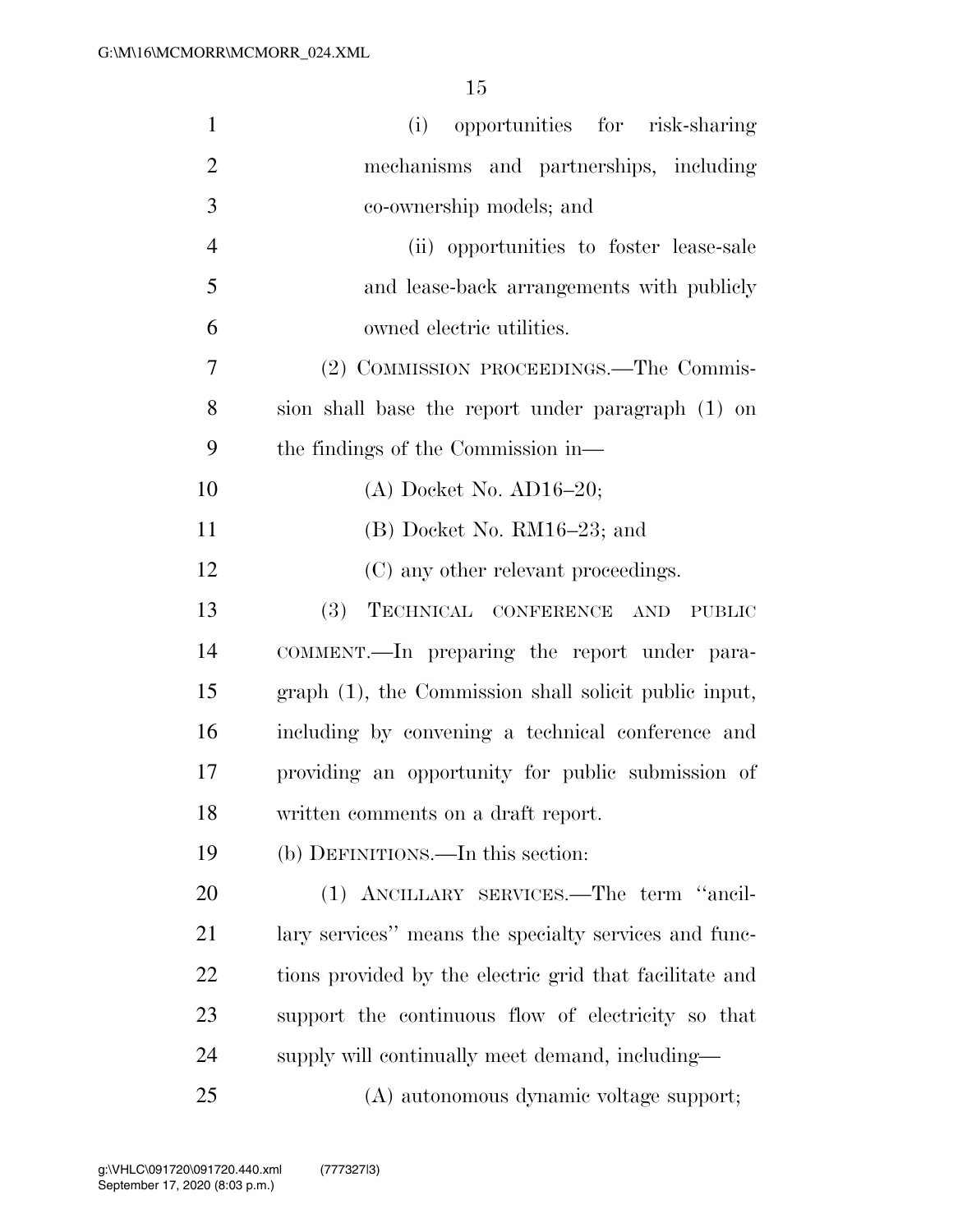| $\mathbf{1}$   | (B) balancing;                                            |
|----------------|-----------------------------------------------------------|
| $\overline{2}$ | (C) black start capabilities;                             |
| 3              | (D) frequency control;                                    |
| $\overline{4}$ | (E) load following;                                       |
| 5              | (F) operating, flexibility, contingency, and              |
| 6              | other reserves;                                           |
| 7              | (G) reactive power; and                                   |
| 8              | (H) synchronized regulation.                              |
| 9              | (2) CONVENTIONAL, STORAGE, CONDUIT, AND                   |
| 10             | TECHNOLOGIES.—The<br><b>EMERGING</b><br><b>HYDROPOWER</b> |
| 11             | term "conventional, storage, conduit, and emerging        |
| 12             | hydropower technologies" means hydropower in all          |
| 13             | its forms and modes of operation, including—              |
| 14             | (A) the use of dams or similar infrastruc-                |
| 15             | ture to store water in a reservoir or divert flows        |
| 16             | from a waterway, and to release stored or di-             |
| 17             | verted water through a turbine to generate elec-          |
| 18             | tricity according to any mode of operation, such          |
| 19             | as run-of-river, peaking, reregulating, storage,          |
| 20             | or load following;                                        |
| 21             | (B) a configuration of two water reservoirs               |
| 22             | at different elevations that can generate power           |
| 23             | as water moves down through a turbine, and                |
| 24             | pump water back to the upper reservoir when               |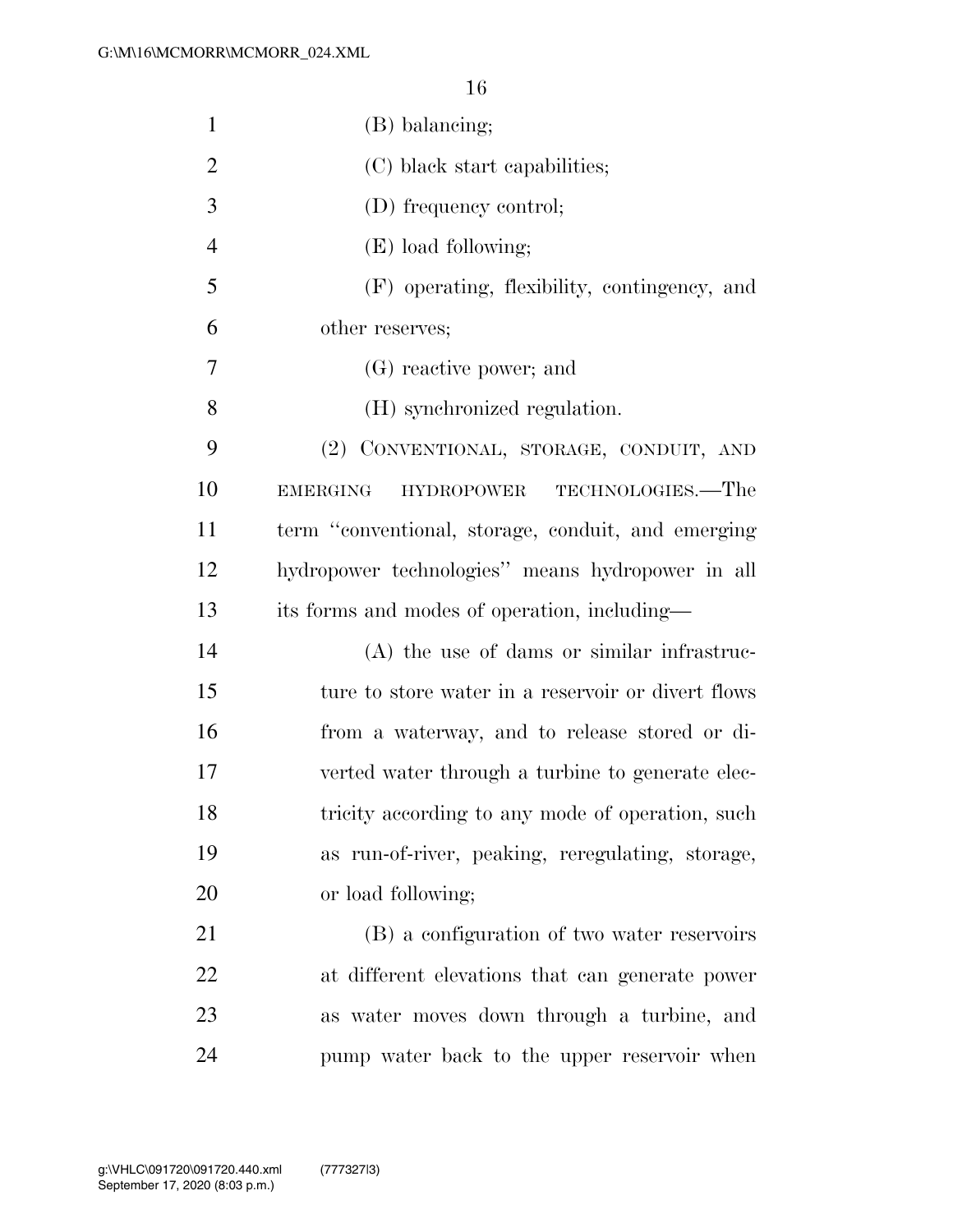| $\mathbf{1}$   | the turbine operations are reversed, including                |
|----------------|---------------------------------------------------------------|
| $\overline{2}$ | both closed- and open-loop systems;                           |
| 3              | (C) marine and hydrokinetic technologies,                     |
| $\overline{4}$ | including wave, tidal, and in-river systems;                  |
| 5              | (D) mini- and micro-hydropower facilities                     |
| 6              | within irrigation, water supply, industrial, agri-            |
| 7              | cultural, or other open or closed water conduit               |
| 8              | systems; and                                                  |
| 9              | (E) other facilities that produce electricity                 |
| 10             | from generators driven by turbines that convert               |
| 11             | the potential energy of falling or flowing water.             |
| 12             | SEC. 2704. MODERNIZING HYDROPOWER LICENSING.                  |
| 13             | Part I of the Federal Power Act (16 U.S.C. 792 et             |
| 14             | seq.) is further amended by adding at the end the fol-        |
| 15             | lowing:                                                       |
| 16             | "SEC. 38. LICENSING PROCESS COORDINATION AND IM-              |
| 17             | PROVEMENT.                                                    |
| 18             | $``(a)$ DEFINITION OF FEDERAL AUTHORIZATION.—In               |
| 19             | this section, the term 'Federal authorization' means any      |
| 20             | authorization required under Federal law (including any       |
| 21             | license, condition of any license by a Secretary under sec-   |
| 22             | tion 4(e), prescription submitted by a Secretary under sec-   |
| 23             | tion 18, permit, special use authorization, certification,    |
| 24             | opinion, consultation, determination, or other approval)      |
| 25             | with respect to an application for a license under this part. |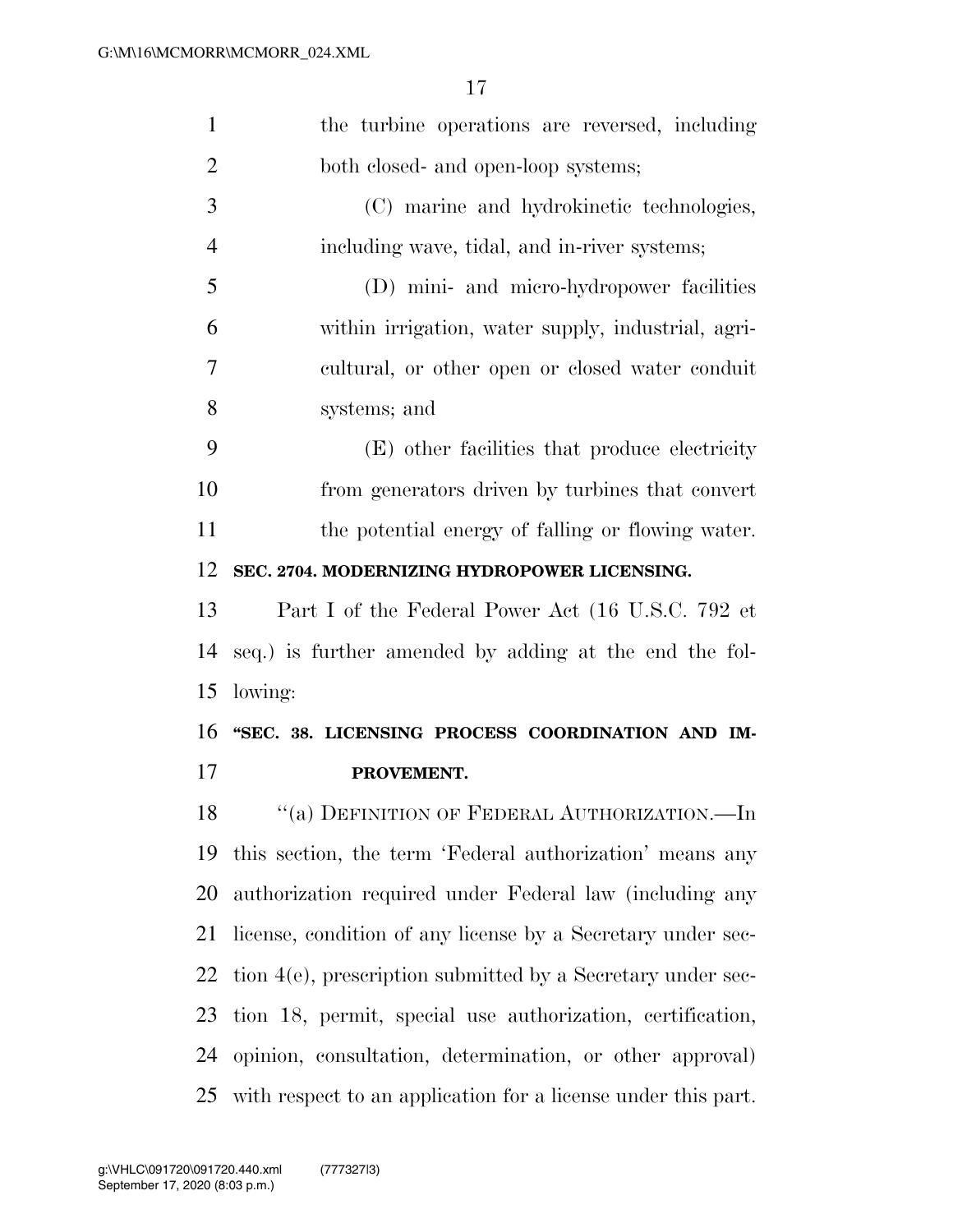| $\mathbf{1}$   | "(b) DESIGNATION AS LEAD AGENCY.-                      |
|----------------|--------------------------------------------------------|
| $\overline{2}$ | "(1) IN GENERAL.—The Commission shall act              |
| 3              | at the lead agency for purposes of all applicable      |
| $\overline{4}$ | Federal authorizations (including for purposes of      |
| 5              | complying with the National Environmental Policy       |
| 6              | Act of 1969), and for purposes of complying with       |
| 7              | any required State or local environmental reviews.     |
| 8              | "(2) OTHER AGENCIES.—Each Federal, State,              |
| 9              | and local government agency considering an aspect      |
| 10             | of an application for a Federal authorization shall    |
| 11             | coordinate with the Commission and comply with the     |
| 12             | deadline established in the schedule developed for     |
| 13             | the license under this part, in accordance with the    |
| 14             | rule issued under subsection $(d)(2)(C)$ .             |
| 15             | "(c) USE OF EXISTING STUDIES.—                         |
| 16             | "(1) IN GENERAL.—To the maximum extent                 |
| 17             | practicable and in accordance with the best available  |
| 18             | science, the Commission and other Federal and          |
| 19             | State agencies with a responsibility for a Federal au- |
| 20             | thorization shall—                                     |
| 21             | $\lq\lq$ use relevant existing studies and             |
| 22             | data; and                                              |
| 23             | "(B) avoid duplicating current, existing               |
| 24             | studies that are applicable to the relevant            |
| 25             | project.                                               |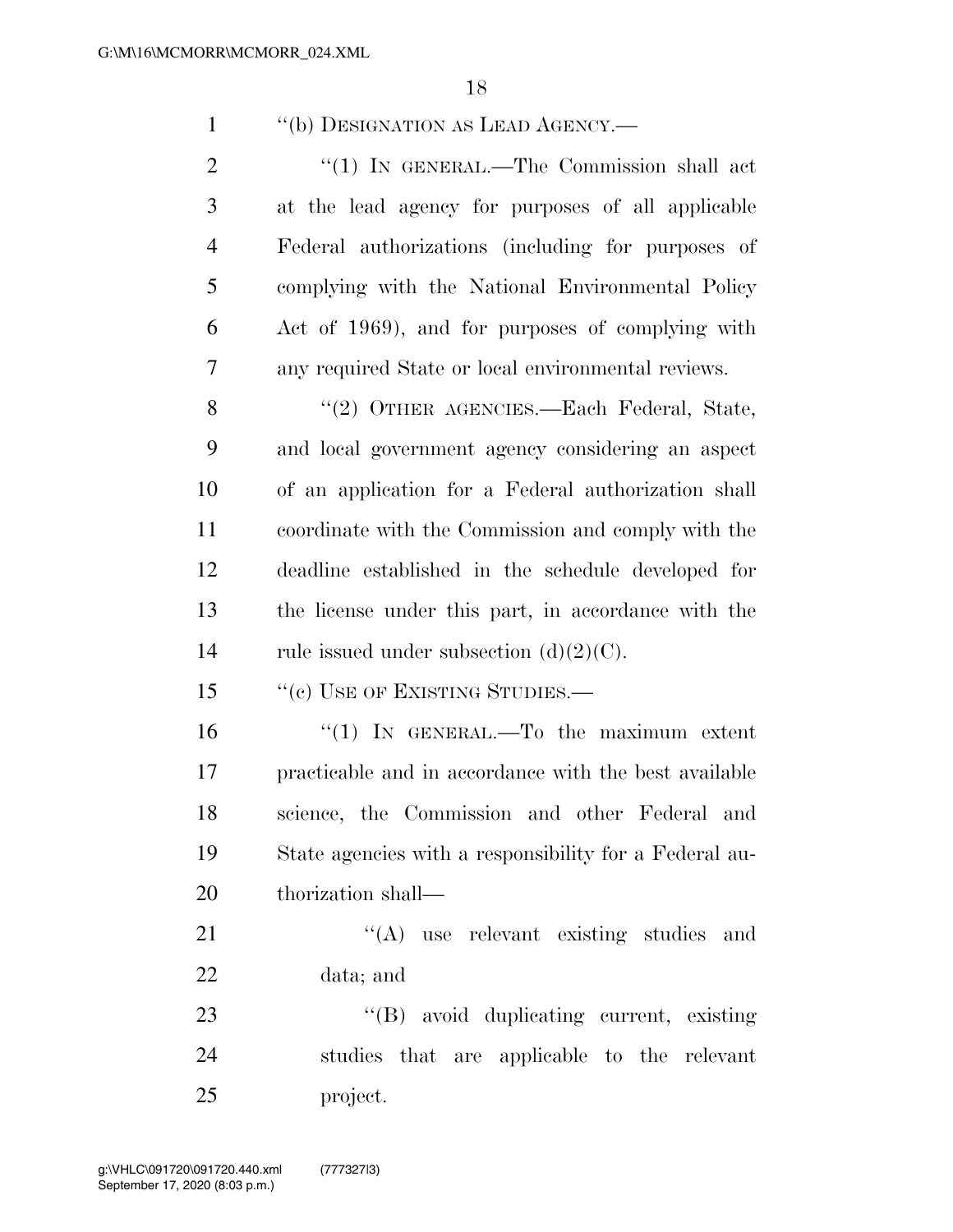| $\mathbf{1}$   | "(2) DEMONSTRATION.—When requiring any                 |
|----------------|--------------------------------------------------------|
| $\overline{2}$ | new study or collection of information, the Commis-    |
| 3              | sion or other Federal or State agency with a respon-   |
| $\overline{4}$ | sibility for a Federal authorization shall—            |
| 5              | "(A) explain how the new study or other                |
| 6              | information is necessary to support the agency's       |
| 7              | decision making with respect to the Federal au-        |
| 8              | thorization;                                           |
| 9              | $\lq\lq (B)$ identify how existing information rea-    |
| 10             | sonably available to the agency is inadequate to       |
| 11             | support the agency's decision making with sub-         |
| 12             | stantial evidence; and                                 |
| 13             | $\lq\lq$ include an analysis of how the value          |
| 14             | of the required new study or other information         |
| 15             | outweighs the cost of producing it.                    |
| 16             | $``$ (d) SCHEDULE.—                                    |
| 17             | "(1) TIMING FOR ISSUANCE.—It is the sense of           |
| 18             | Congress that, except as otherwise provided in this    |
| 19             | part, all Federal authorizations required for a        |
| 20             | project should be issued within a reasonable time, so  |
| 21             | as to facilitate a final Commission licensing decision |
| 22             | within 2 years after the date on which the license     |
| 23             | application for the project under this part is consid- |
| 24             | ered to be complete by the Commission.                 |
| 25             | "(2) COMMISSION SCHEDULE.—                             |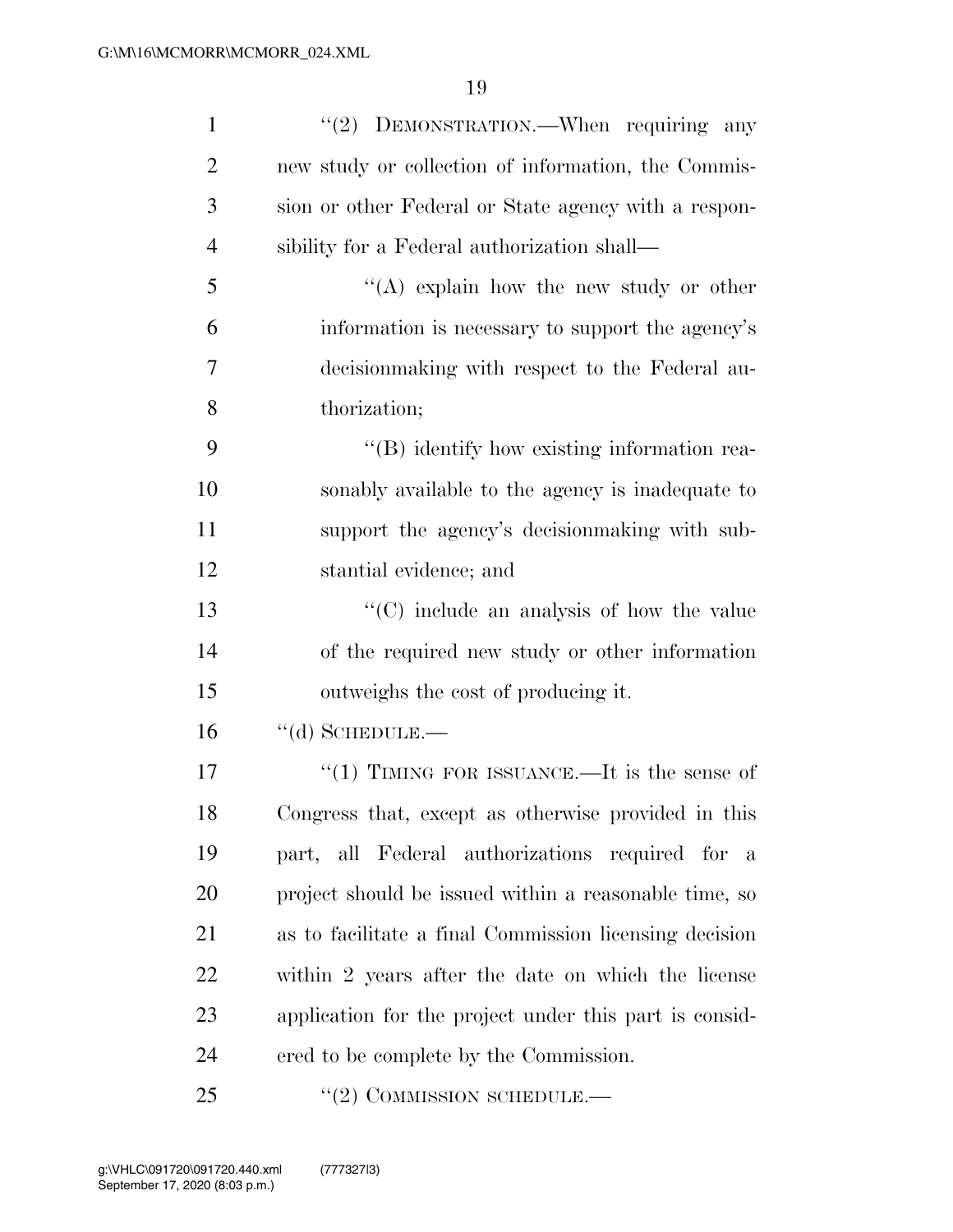| $\mathbf{1}$   | "(A) IN GENERAL.—The Commission, in              |
|----------------|--------------------------------------------------|
| $\overline{2}$ | accordance with the rule issued under subpara-   |
| 3              | graph $(C)$ , shall—                             |
| $\overline{4}$ | $\lq$ <sup>"</sup> (i) establish a schedule for- |
| 5              | $\lq\lq$ (I) all filings and issuances nec-      |
| 6              | essary and appropriate for its                   |
| 7              | issuance of a license issued under this          |
| 8              | part; and                                        |
| 9              | "(II) the issuance of all Federal                |
| 10             | authorizations for the applicable                |
| 11             | project; and                                     |
| 12             | "(ii) issue such schedule when the               |
| 13             | Commission determines that the license ap-       |
| 14             | plication for the project is ready for envi-     |
| 15             | ronmental analysis.                              |
| 16             | "(B) REQUIREMENTS.—In establishing the           |
| 17             | schedule under subparagraph (A), the Commis-     |
| 18             | sion shall—                                      |
| 19             | "(i) consult and cooperate with the              |
| 20             | Federal and State agencies responsible for       |
| 21             | a Federal authorization;                         |
| 22             | "(ii) ensure the expeditious comple-             |
| 23             | tion of all proceedings relating to a Fed-       |
| 24             | eral authorization; and                          |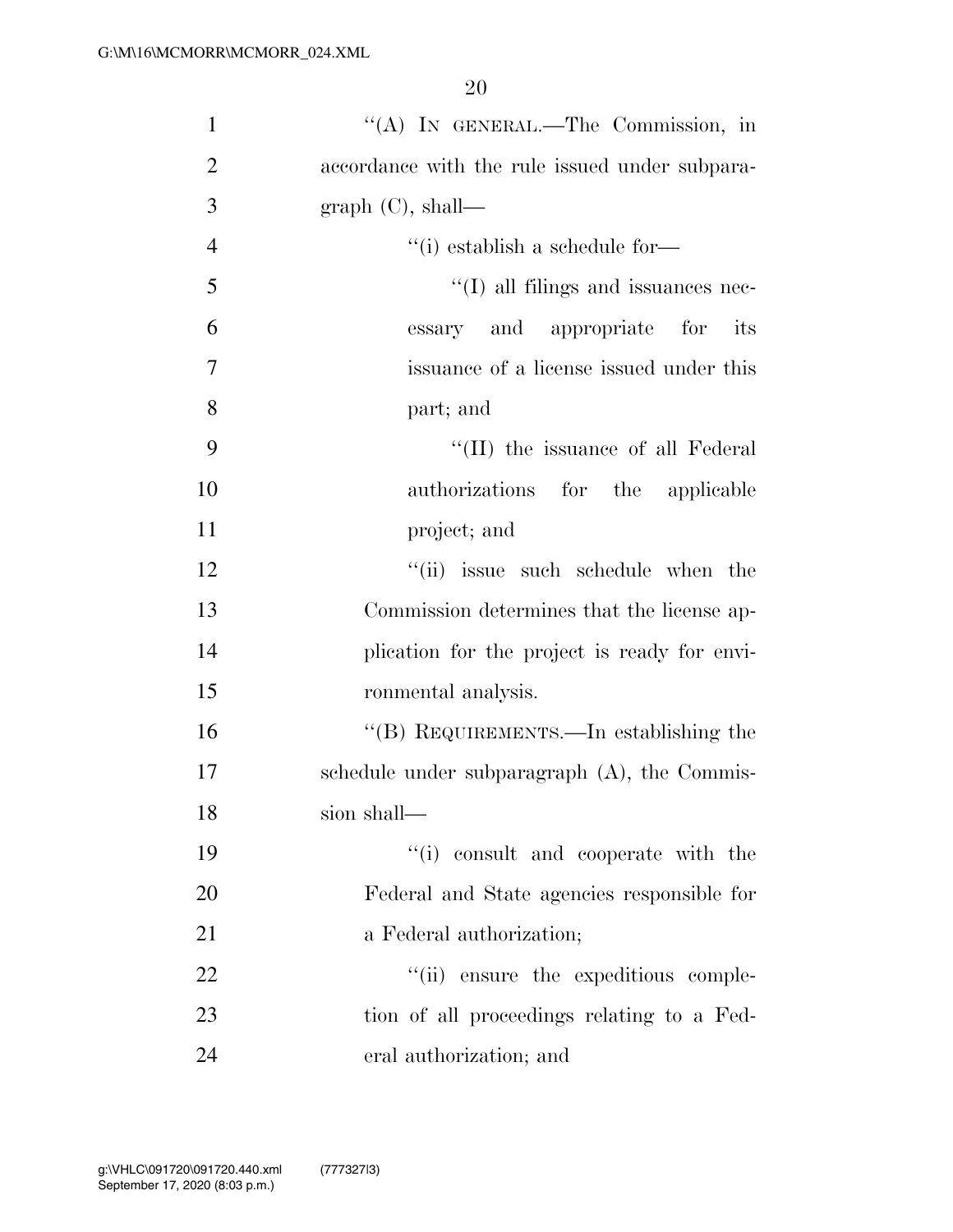| $\mathbf{1}$   | "(iii) comply with applicable schedules       |
|----------------|-----------------------------------------------|
| $\overline{2}$ | established by Federal law with respect to    |
| 3              | a Federal authorization.                      |
| $\overline{4}$ | $``(C)$ RULEMAKING.—                          |
| 5              | "(i) COMMISSION RULEMAKING TO ES-             |
| 6              | TABLISH PROCESS TO SET SCHEDULE.-             |
| 7              | Not later than 180 days after the date of     |
| 8              | enactment of this section, the Commission,    |
| 9              | in consultation with appropriate Federal      |
| 10             | and State agencies and after providing no-    |
| 11             | tice and opportunity for public comment,      |
| 12             | shall issue a final rule establishing a proc- |
| 13             | ess for setting a schedule under subpara-     |
| 14             | graph(A).                                     |
| 15             | "(ii) CONSIDERATIONS.—In issuing a            |
| 16             | rule under this subparagraph, the Commis-     |
| 17             | sion shall ensure that the schedule for each  |
| 18             | Federal authorization-                        |
| 19             | "(I) includes deadlines for ac-               |
| 20             | tions by—                                     |
| 21             | "(aa) any Federal or State                    |
| 22             | agency with responsibilities for a            |
| 23             | Federal authorization;                        |
| 24             | $\lq\lq(b)$ the applicant;                    |
|                |                                               |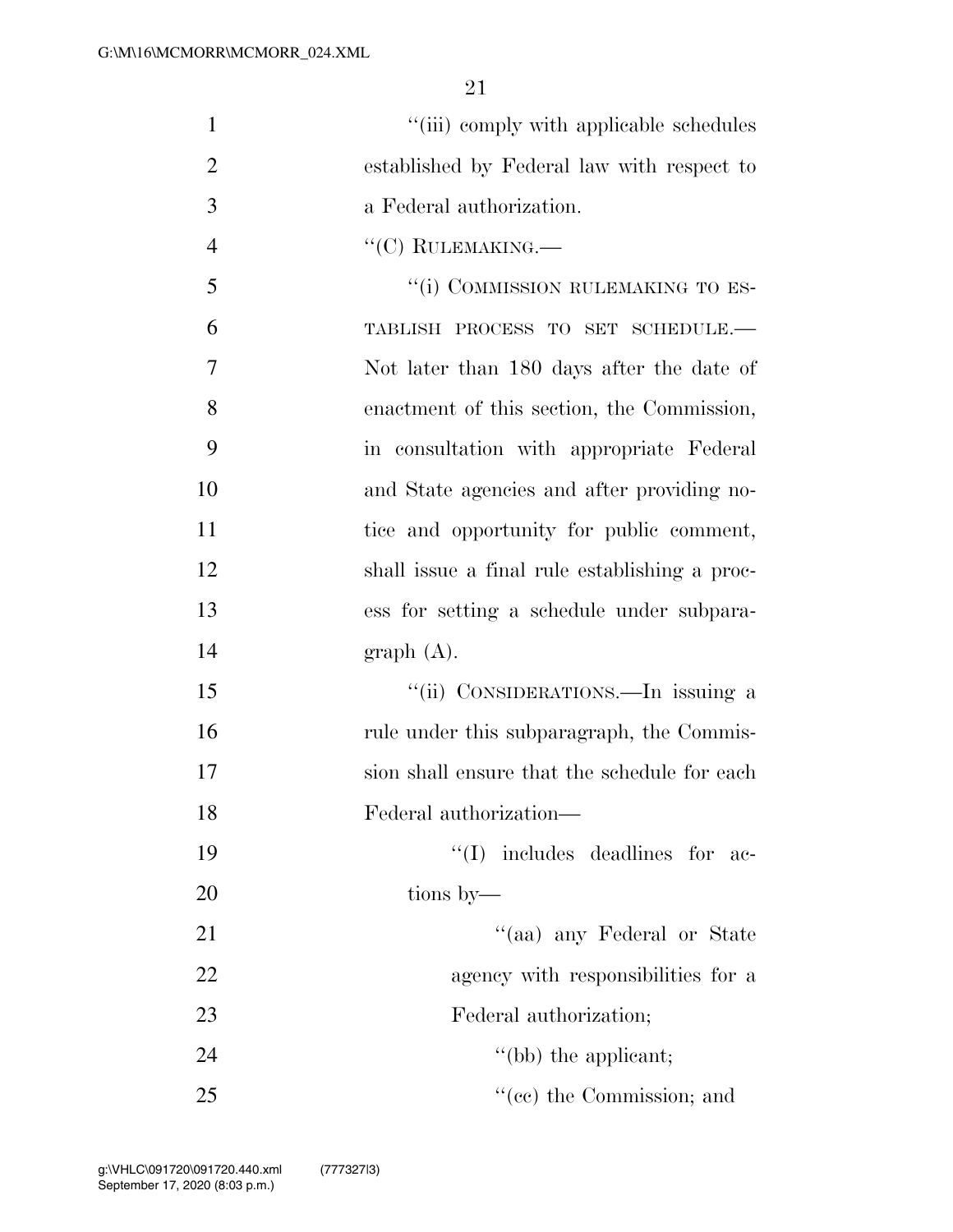| $\mathbf{1}$   | "(dd) other agencies and                |
|----------------|-----------------------------------------|
| $\overline{2}$ | participants in a proceeding;           |
| $\mathfrak{Z}$ | "(II) is developed in consultation      |
| $\overline{4}$ | with the applicant and any Federal or   |
| 5              | State agency with responsibility for    |
| 6              | the applicable Federal authorization;   |
| $\tau$         | "(III) provides an opportunity          |
| 8              | for any Federal or State agency with    |
| 9              | responsibility for a Federal authoriza- |
| 10             | tion to identify and resolve issues of  |
| 11             | concern, consistent with subsections    |
| 12             | $(e)$ and $(f)$ ;                       |
| 13             | $\lq\lq$ (IV) complies with applicable  |
| 14             | schedules established under Federal     |
| 15             | law;                                    |
| 16             | $\lq\lq(V)$ ensures expeditious comple- |
| 17             | tion of all proceedings required under  |
| 18             | Federal and State law, to the max-      |
| 19             | imum extent practicable; and            |
| 20             | "(VI) facilitates completion of         |
| 21             | Federal and State agency studies, re-   |
| 22             | views, and any other procedures re-     |
| 23             | quired prior to, or concurrent with,    |
| 24             | the preparation of the environmental    |
| 25             | document of the Commission required     |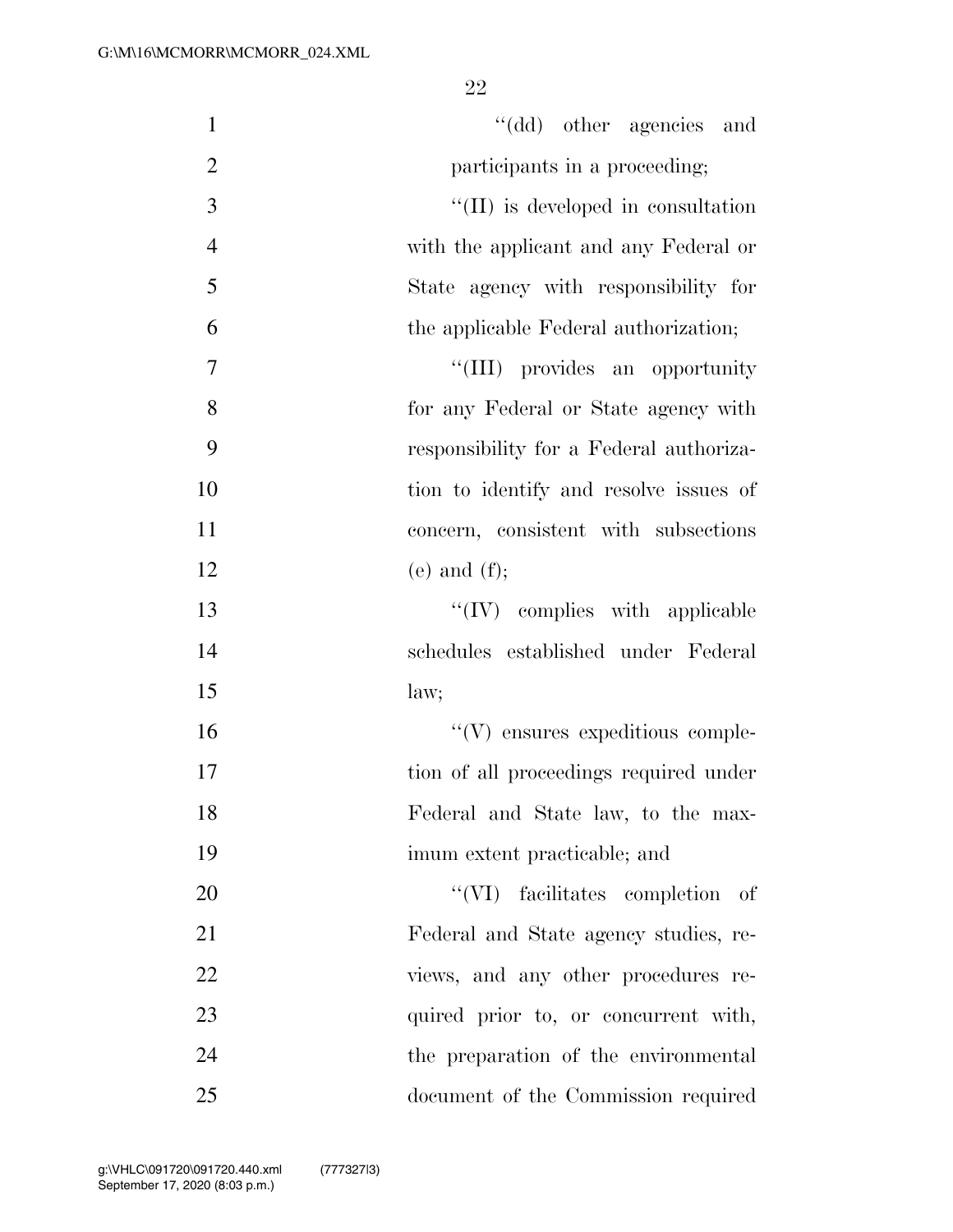| $\mathbf{1}$   | the National Environmental<br>under             |
|----------------|-------------------------------------------------|
| $\overline{2}$ | Policy Act of 1969, to the maximum              |
| 3              | extent practicable.                             |
| $\overline{4}$ | $\cdot\cdot$ (3) ADHERENCE TO SCHEDULE.—        |
| 5              | "(A) IN GENERAL.—The Commission,                |
| 6              | Federal, and State agencies with responsibility |
| $\overline{7}$ | for a Federal authorization, the license appli- |
| 8              | cant, and all other agencies and other partici- |
| 9              | pants in proceedings for Federal authorizations |
| 10             | for the project shall meet the deadlines estab- |
| 11             | lished by the schedule developed under para-    |
| 12             | graph(2).                                       |
| 13             | EXTENSION OF SCHEDULE DEAD-<br>$\lq\lq (B)$     |
| 14             | $LINES. -$                                      |
| 15             | "(i) FEDERAL AUTHORIZATIONS.- A                 |
| 16             | Federal or State agency that is unable to       |
| 17             | complete its disposition of a Federal au-       |
| 18             | thorization by the deadline set forth in the    |
| 19             | schedule established by the Commission          |
| 20             | under paragraph $(2)$ shall, not later than     |
| 21             | 30 days prior to such deadline, file for an     |
| 22             | extension with the Commission. The Com-         |
| 23             | mission shall issue a one-time extension of     |
| 24             | up to 90 days to any such Federal or State      |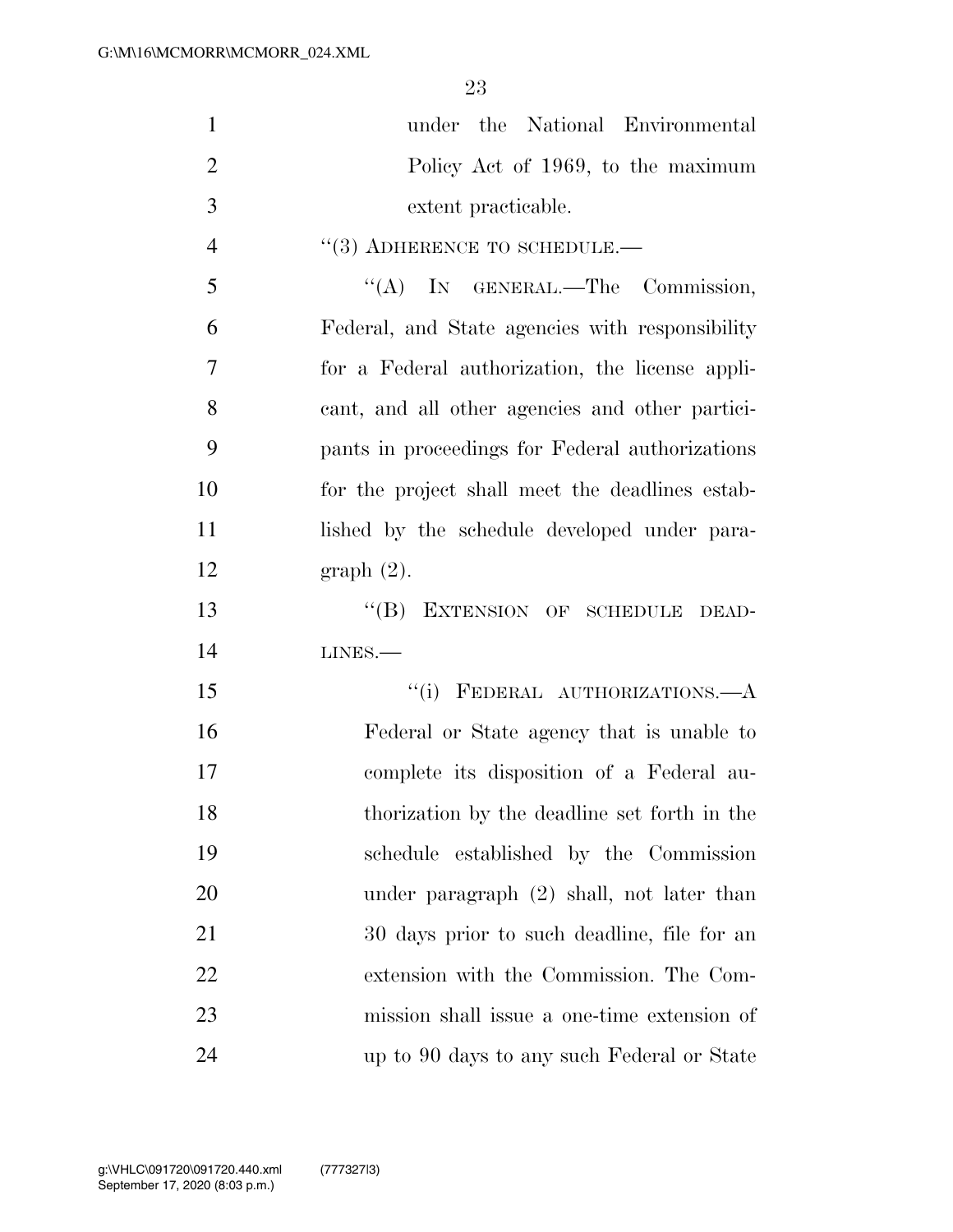agency upon a demonstration of good cause.

3 "(ii) OTHER EXTENSIONS.—The Com- mission may grant extensions requested by the license applicant or other licensing par- ticipants to facilitate settlement, address unforeseen circumstances, or accommodate other showings of good cause if the Com- mission determines that any such extension would reduce the overall time period for decisionmaking on required Federal au- thorizations for the project, increase the administrative efficiency of the processes for Federal authorizations, or improve the quality of information available to Federal and State agencies with a responsibility for a Federal authorization. 18 "(iii) REISSUANCE OF SCHEDULE.—If the Commission grants an extension under this paragraph, the Commission shall re-

 issue the schedule and applicable deadlines 22 to reflect the extension of time granted. 23  $C(C)$  LIMITATION.—Notwithstanding the

 Commission's authority to extend the schedule as provided in subparagraph (B), the Commis-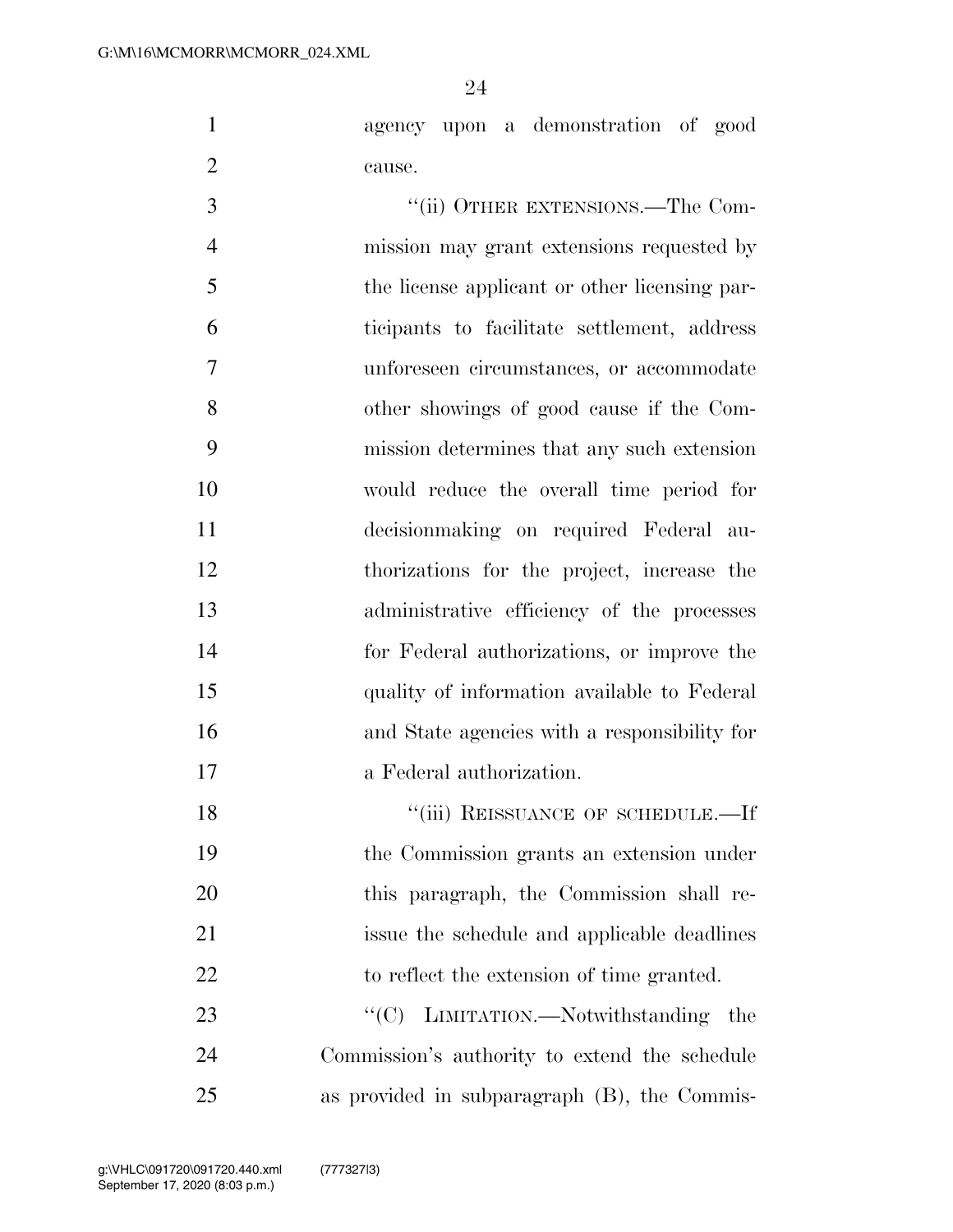| $\mathbf{1}$   | sion shall not grant any extension that would       |
|----------------|-----------------------------------------------------|
| $\overline{2}$ | increase by 1 year or longer the time period in     |
| 3              | the original schedule issued under paragraph        |
| $\overline{4}$ | $(2)$ for obtaining all Federal authorizations for  |
| 5              | the applicable project.                             |
| 6              | "(4) FAILURE TO MEET SCHEDULE DEAD-                 |
| $\overline{7}$ | $LINES. -$                                          |
| 8              | "(A) IN GENERAL.—Subject to subpara-                |
| 9              | $graph (C)$ , if a Federal or State agency fails to |
| 10             | complete its disposition of a Federal authoriza-    |
| 11             | tion in accordance with the schedule deadline       |
| 12             | established under paragraph $(2)$ (as may be ex-    |
| 13             | tended under paragraph $(3)$ )—                     |
| 14             | "(i) in the case of a Federal agency,               |
| 15             | \$5,000 of unobligated funds shall be re-           |
| 16             | scinded; or                                         |
| 17             | "(ii) in the case of a State agency,                |
| 18             | \$5,000 of unobligated funds shall be re-           |
| 19             | scinded from Federal fish and wildlife or           |
| 20             | water resources funding programs to the             |
| 21             | State.                                              |
| 22             | "(B) SUBSEQUENT RESCISSION.—Subject                 |
| 23             | to subparagraph $(C)$ , for each additional week    |
| 24             | after any deadline established by the Commis-       |
| 25             | sion under paragraph (2) (as may be extended        |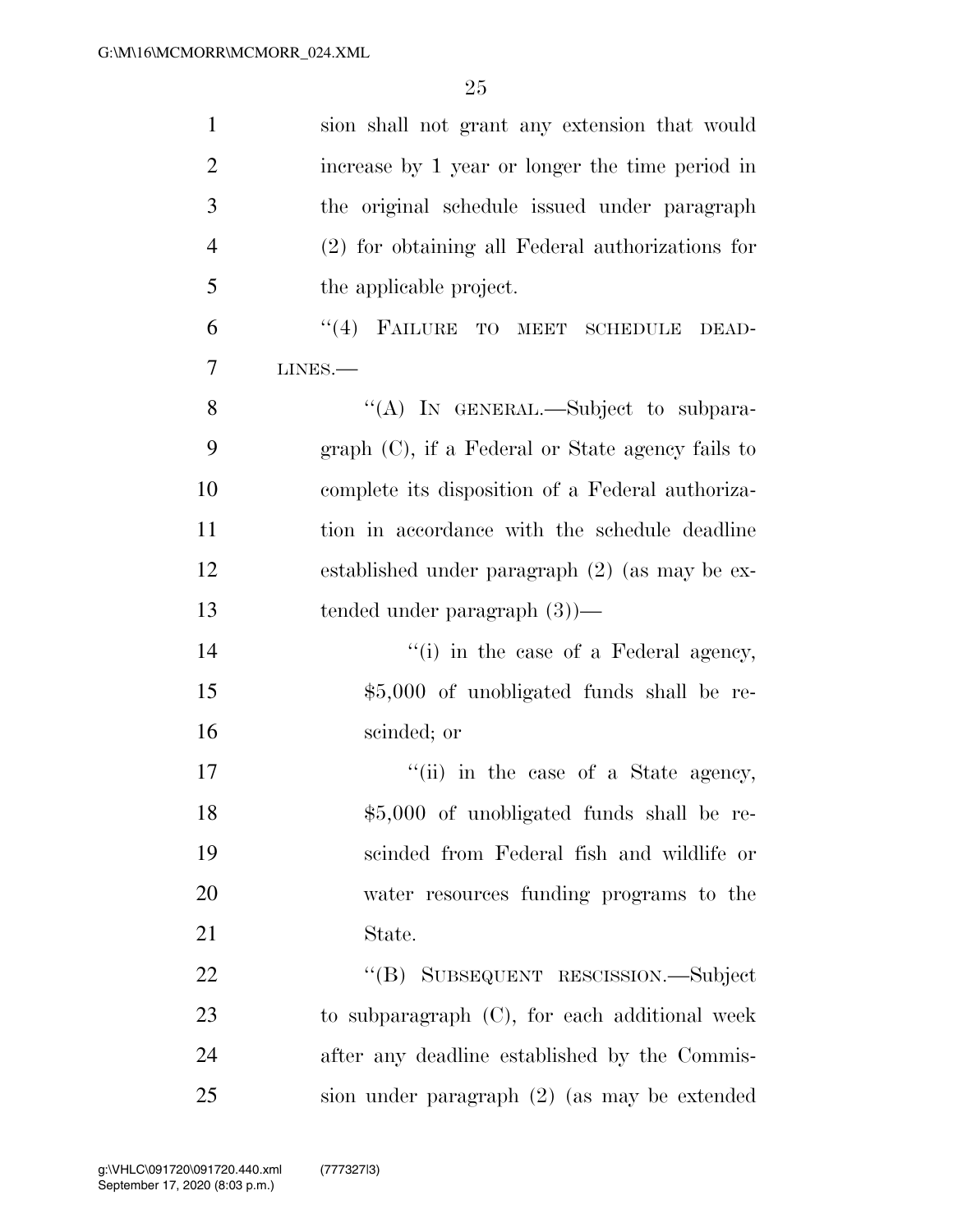| $\mathbf{1}$   | under paragraph $(3)$ remains uncompleted by a      |
|----------------|-----------------------------------------------------|
| $\overline{2}$ | Federal or State agency with a responsibility       |
| 3              | for a Federal authorization, an additional re-      |
| $\overline{4}$ | scission of \$5,000 shall occur as provided in      |
| 5              | subparagraph $(A)$ .                                |
| 6              | "(C) MAXIMUM ANNUAL RESCISSION.—For                 |
| 7              | each individual Federal authorization for a         |
| 8              | project, the total amounts rescinded under sub-     |
| 9              | paragraphs $(A)$ and $(B)$ shall not exceed, in any |
| 10             | fiscal year, $$100,000$ .                           |
| 11             | "(D) LIMITATION.—No head of a Federal               |
| 12             | or State department or agency shall reprogram       |
| 13             | funds from another Federal account or program       |
| 14             | for the loss of the funds under this paragraph.     |
| 15             | No head of a Federal or State agency shall re-      |
| 16             | port or include any rescinded funds as an ad-       |
| 17             | ministrative cost for purposes of annual charges    |
| 18             | under section $10(e)$ .                             |
| 19             | "(e) INCONSISTENT OR CONFLICTING LICENSE            |
| 20             | TERMS.-                                             |
| 21             | "(1) CONSULTATION TO RESOLVE INCONSIST-             |
| 22             | ENCY OR CONFLICT.                                   |
| 23             | "(A) IN GENERAL.—If a term or condition             |
| 24             | of a Federal authorization submitted for inclu-     |
| 25             | sion in a license under this part conflicts or is   |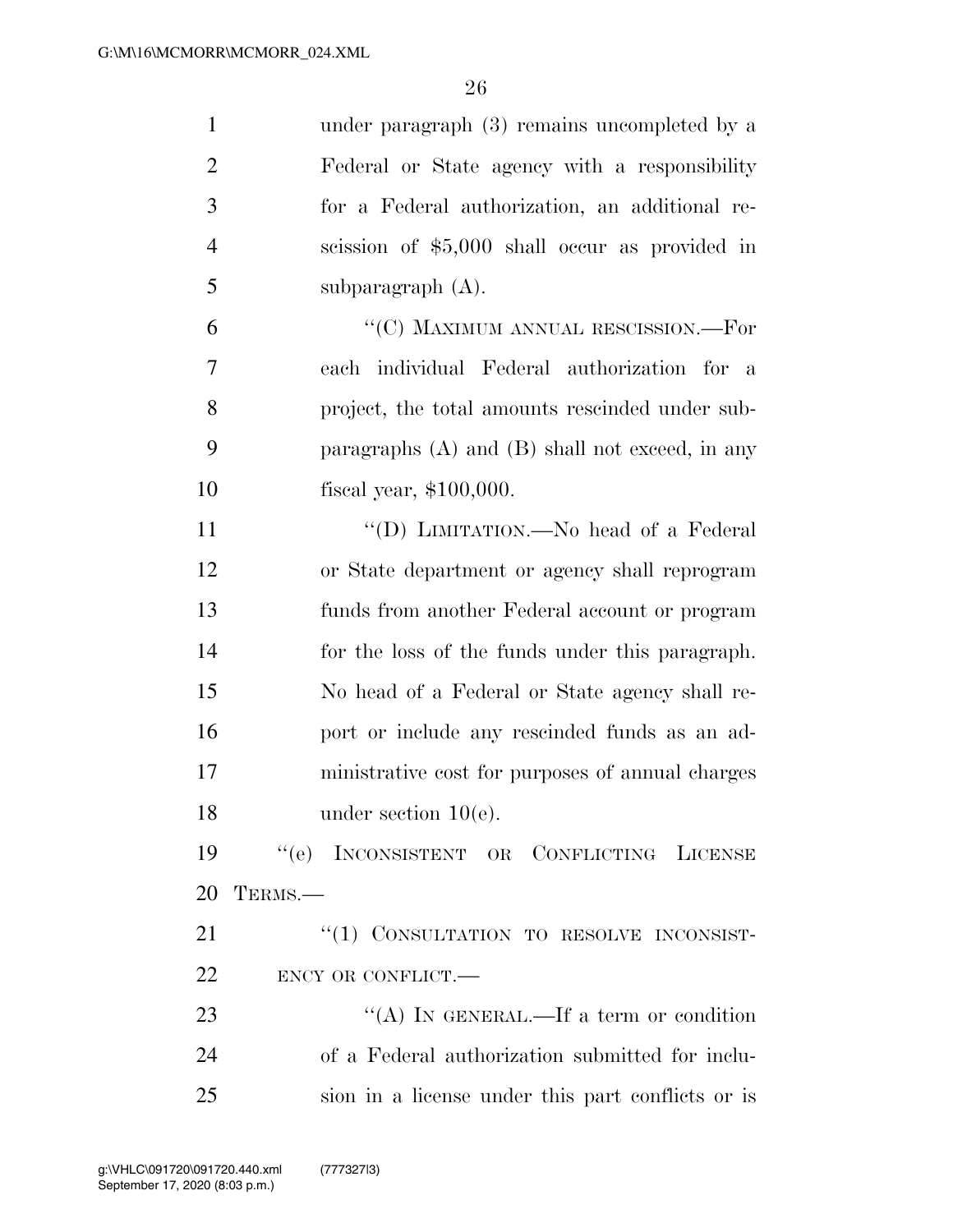otherwise inconsistent with another such term or condition, the Commission shall initiate and facilitate consultation between the Federal or State resource agencies submitting conflicting or inconsistent terms or conditions, to attempt to resolve the inconsistency or conflict, includ- ing with any such conditions recommended for inclusion in the license by the Commission.

 ''(B) MEETINGS.—The consultation period under this subsection shall extend up to 90 days and shall include at least one technical conference or similar meeting. The Commission shall issue notice of any such conference or other consultation meeting, which shall be open to participation by the license applicant, other agencies, and other licensing participants.

17 "'(C) AMENDMENT AND REISSUANCE.—If the agencies submitting the terms or conditions resolve the inconsistency or conflict, the Com- mission and other consulting agencies shall set a reasonable schedule and deadline, that is not later than 90 days after the conclusion of the consultation, for the agencies to amend and re- issue their Federal authorizations to reflect the resolution, as appropriate.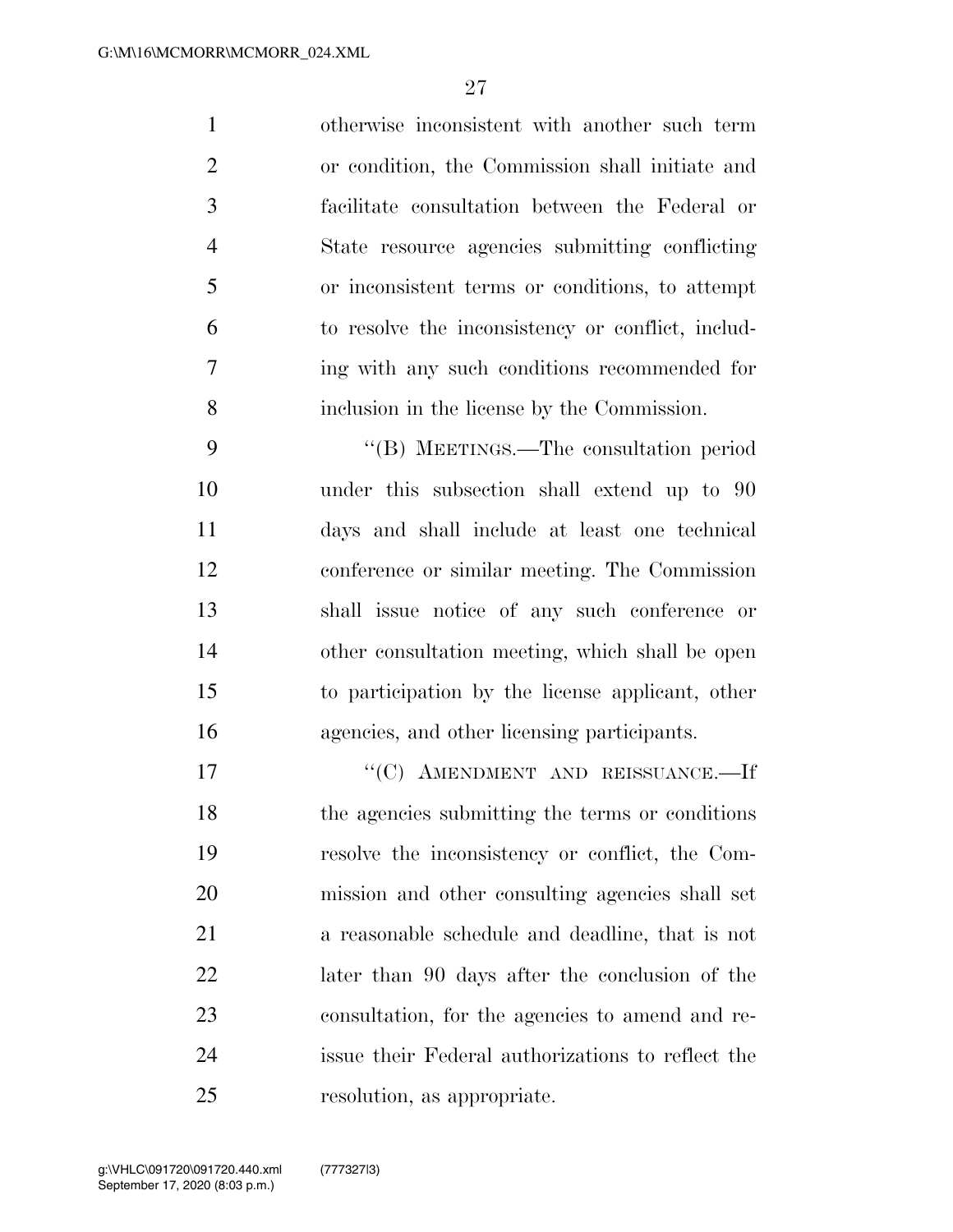1 "(2) RESOLUTION OF INCONSISTENCY OR CON-FLICT.—

 ''(A) STATEMENTS.—If agencies are un- able to resolve an inconsistency or conflict under paragraph (1), not later than 30 days after the conclusion of the consultation process under such paragraph, the agencies shall sub- mit to the public record maintained by the Commission a statement that identifies the in- consistency or conflict, explains the position taken by each agency causing the inconsistency or conflict, and provides an analysis, supported by information in the public record, of the fac- tual basis for the inconsistent or conflicting po-sition taken by each agency.

 ''(B) REFERRAL.—Following such submis- sion, the Commission shall refer the matter for resolution as provided in subsection (f).

19 "(f) RESOLUTION OF INTERAGENCY DISPUTES.—

20 "(1) REFERRAL TO OMB.—For any dispute under subsections (c), (d), or (e) among Federal and State agencies with responsibility for a Federal au- thorization, as well as any dispute between any such agency and the license applicant, the Commission may, upon its own motion or the request of the head